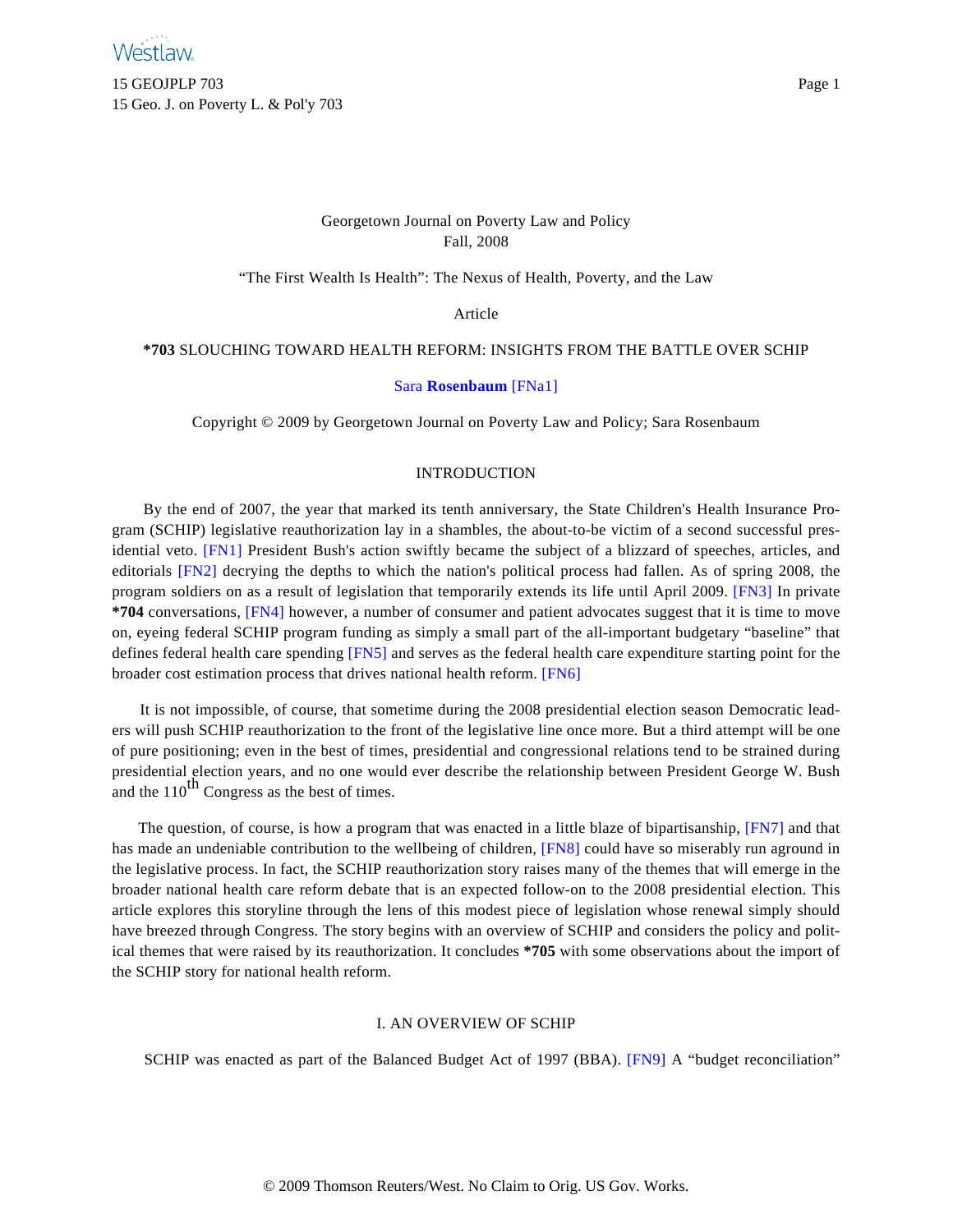<span id="page-1-3"></span><span id="page-1-2"></span><span id="page-1-1"></span><span id="page-1-0"></span>bill, the BBA is one of a long line of omnibus measures that periodically make their way through Congress as a result of the Budget and Impoundment Control Act of 1974, [\[FN10\]](#page-13-6) which governs the federal legislative budget and spending process. [\[FN11\]](#page-14-0) Budget reconciliation is an enforcement tool whose purpose is to bring both tax policy and mandatory spending (such as Social Security, Medicare and Medicaid) into alignment with the underlying assumptions of the annual congressional budget. [\[FN12\]](#page-14-1) Typically, reconciliation bills make cuts in permanent legislative authorities whose expenditures are automatic and not subject to the annual appropriations process; [\[FN13\]](#page-14-2) reconciliation bills also can reduce the amount of "income foregone" by curtailing or repealing federal tax law provisions that give favorable treatment to certain types of individual or corporate income. [\[FN14\]](#page-14-3) Over the years, a number of budget reconciliation bills also have contained provisions to broaden (or in the case of SCHIP, establish for the first time) mandatory spending. Indeed, many of the most important changes in Medicaid to extend coverage to additional categories of children and adults or to broaden program benefits have been provisions contained in budget reconciliation measures. [\[FN15\]](#page-14-4)

<span id="page-1-7"></span><span id="page-1-6"></span><span id="page-1-5"></span><span id="page-1-4"></span>At first blush, SCHIP appears to be a small, simple, and non-controversial program. In fact however, the enactment of SCHIP was quite controversial, coming only one year after the passage of welfare reform and the failure to eliminate Medicaid as an individual entitlement in eligible persons and reenact **\*706** the law as a block grant to states stripped of its individual coverage guarantees. [\[FN16\]](#page-14-5) From a conceptual standpoint, SCHIP's greatest harm to Medicaid was its very existence. A policy curiosity, SCHIP was designed to assist a group of children whose coverage already was a state Medicaid option in 1997. [\[FN17\]](#page-14-6) In other words, SCHIP was a legislative redundancy, and a costly one at that. The legislation allocated nearly forty billion dollars [\[FN18\]](#page-14-7) that might have been used to address other pressing needs such as adequate housing, child care, education reforms, or coverage of young adults who, under Medicaid's historic principles, lose coverage at age twenty-one (or younger, depending on the state) unless they have a disability, are pregnant, or are parents. [\[FN19\]](#page-14-8)

<span id="page-1-10"></span><span id="page-1-9"></span><span id="page-1-8"></span>This conceptual framing of SCHIP as a policy alternative to Medicaid is borne out in its legislative text. It immediately becomes apparent, upon reading the statute, that, from a structural viewpoint, SCHIP is intended to operate as a legislative vehicle for introducing into the Social Security Act a statutory alternative to a defined benefit legal health care entitlement for the poor, beginning with children. Thus, despite the accolades lavished upon it, [\[FN20\]](#page-14-9) SCHIP was, at the time, understood by those closest to the process as a means for launching a legislative "incision attack" on the far larger Medicaid program, a beachhead of sorts from which more aggressive structural blows might be mounted. [\[FN21\]](#page-15-0)

<span id="page-1-16"></span><span id="page-1-15"></span><span id="page-1-14"></span><span id="page-1-13"></span><span id="page-1-12"></span><span id="page-1-11"></span>**\*707** SCHIP's existence as the "anti-Medicaid" law leaps off the legislative page. Whereas Medicaid entitles eligible children to health insurance coverage, [\[FN22\]](#page-15-1) SCHIP specifically denies the entitlement status of its benefits. [\[FN23\]](#page-15-2) Whereas Medicaid offers specific and comprehensive coverage with virtually no cost sharing or premiums, [\[FN24\]](#page-15-3) SCHIP's "benchmark" coverage design (that, with limited exceptions, is pegged to available private health plans) [\[FN25\]](#page-15-4) rests on the commercial market at any given moment and thus is subject to the strictures and limitations that characterize traditional insurance design, many of which are at their most visible when the patient is a child with developmental disabilities. [\[FN26\]](#page-15-5) Whereas Medicaid entitles states to openended federal financial assistance to extend medical assistance and administer their state plans, without refer-ence to any time limits, [\[FN27\]](#page-15-6) SCHIP entitles states [\[FN28\]](#page-15-7) only to aggregate, annual fixed federal allotments; the original legislation authorized funding over a defined 10-year term. [\[FN29\]](#page-15-8) Finally, whereas Medicaid is a permanent legislative authority, SCHIP must be periodically reauthorized, [\[FN30\]](#page-15-9) with the program's existence and performance continually subject to prevailing political winds, as was the case in 2007.

<span id="page-1-19"></span><span id="page-1-18"></span><span id="page-1-17"></span>SCHIP's tradeoffs read like a political playbook for a team dedicated to ending entitlements for the poor, if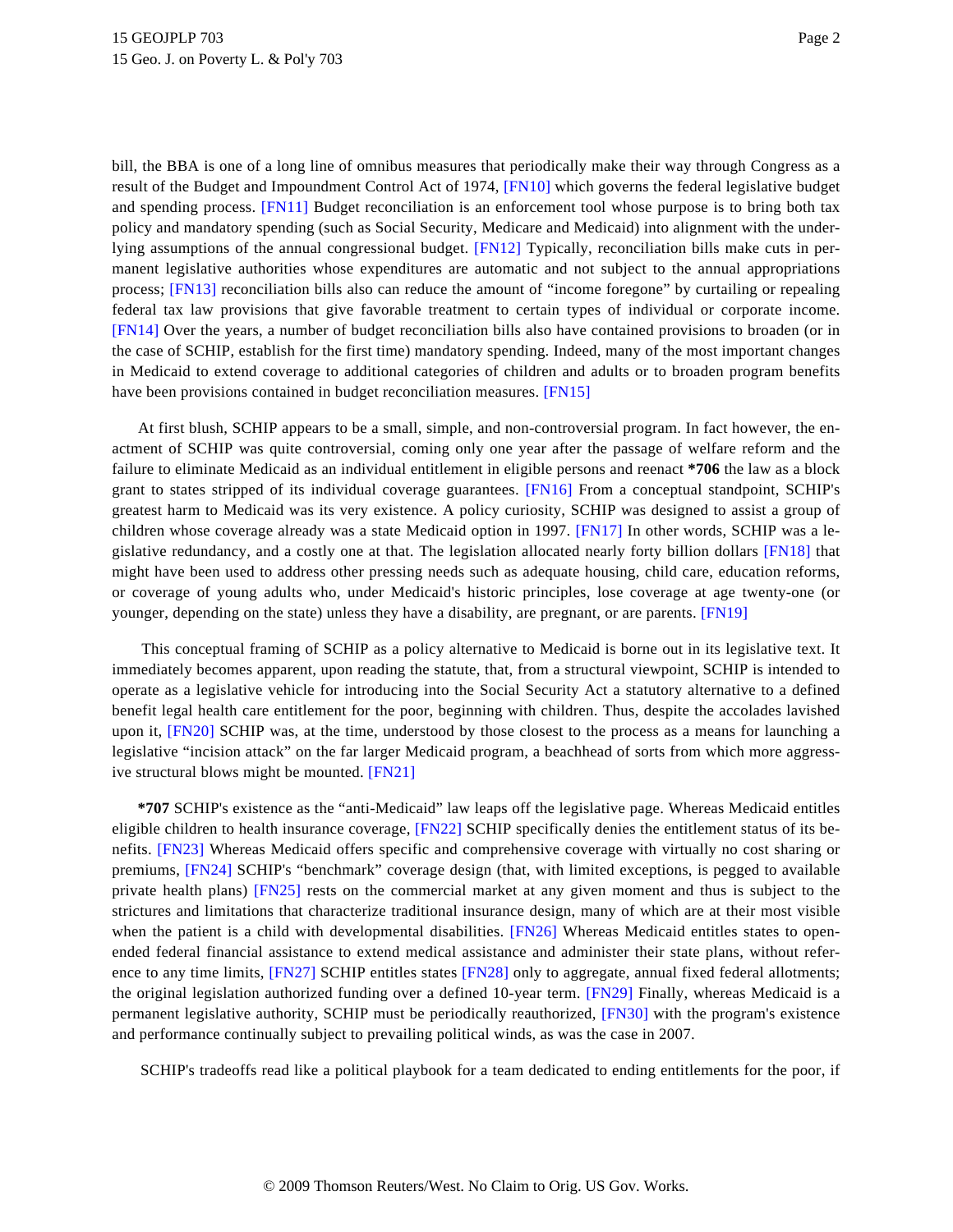<span id="page-2-1"></span><span id="page-2-0"></span>not all at once (as block granting Medicaid in 1996 would have done), then at least one step at a time. The legislation gave states the broad flexibility to limit enrollment and the scope and depth of coverage; [\[FN31\]](#page-15-10) in exchange, states accepted aggregate annual limits on the level of federal financial support. [\[FN32\]](#page-15-11) Put another way, SCHIP gave both governmental partners explicit permission to ration public resources where coverage of children was concerned. **\*708** Seen from this perspective, although SCHIP turns out to have benefited children in important ways, it can be understood as a victory, not for the new ground it broke in child health policy, but for using the cause of children to advance the politics of policy retrenchment for the poor.

<span id="page-2-6"></span><span id="page-2-5"></span><span id="page-2-4"></span><span id="page-2-3"></span><span id="page-2-2"></span>In brief, SCHIP entitles states to a fixed, annual, aggregate sum of money, [\[FN33\]](#page-15-12) toward the provision of "child health assistance" [\[FN34\]](#page-15-13) to "targeted low-income" children. [\[FN35\]](#page-15-14) At the same time that SCHIP entitles states to funding, it also specifies that it creates no legal entitlement in any individual. [\[FN36\]](#page-15-15) Thus, states can establish, and have established, waiting lists of eligible children when either actual or perceived [\[FN37\]](#page-15-16) funding levels have fallen short. [\[FN38\]](#page-16-0) Congress has revisited the legislation to address the problem of annual funding shortfalls, which began in earnest as state programs began to grow; [\[FN39\]](#page-16-1) at the same time, lawmakers have never eliminated the annual aggregate federal cap on available funding. [\[FN40\]](#page-16-2)

<span id="page-2-11"></span><span id="page-2-10"></span><span id="page-2-9"></span><span id="page-2-8"></span><span id="page-2-7"></span>Federal SCHIP funding is allocated to states based on a formula that takes into account the size of the lowincome child population, the number of low-income children without health insurance, state wealth, and a state's overall "cost factor." [\[FN41\]](#page-16-3) In a manner similar to Medicaid, states are entitled to federal SCHIP contributions (up to their annual aggregate limit) only in connection with approved and documented child health expenditures. [\[FN42\]](#page-16-4) The actual federal contribution for each dollar of expenditure is set at an "enhanced" level in relation to the federal Medicaid payment formula. In other words, under SCHIP, a state is entitled to recover a greater proportion of its total spending on enrolled children (up to its aggregate annual allotment) than it would receive were its spending in furtherance of Medicaid coverage for the same group of children. [\[FN43\]](#page-16-5) For example, a state with a fifty percent federal Medicaid payment rate would **\*709** receive approximately a sixty-five percent federal payment for expenditures on coverage of "targeted low-income" children under its approved SCHIP plan. [\[FN44\]](#page-16-6) In effect, the law incentivizes coverage of near-poor children (i.e., children ineligible for assistance under the basic state Medicaid plan) at a level that is more generous than that available for coverage of the poorest children. Since coverage of the poorest children is mandatory under Medicaid, [\[FN45\]](#page-16-7) SCHIP is designed to incentivize higher levels of coverage. But of course, this favored level of federal funding is set against a backdrop of aggregate federal spending caps and other limitations on the federal contribution toward state expenditures, such as expenditures on outreach or administration costs. [\[FN46\]](#page-16-8)

<span id="page-2-18"></span><span id="page-2-17"></span><span id="page-2-16"></span><span id="page-2-15"></span><span id="page-2-14"></span><span id="page-2-13"></span><span id="page-2-12"></span>A "targeted low-income child" is defined as an uninsured child whose family income is at or below two hundred percent of the federal poverty level or whose family income is no more than fifty percentage points above the state's applicable Medicaid income level. [\[FN47\]](#page-16-9) The term "targeted low-income child" is intended to assure that SCHIP funds are used interstitially-- that is, to reach children who, in the vernacular, fall "between the cracks" of Medicaid at the low-income end and private health insurance (overwhelmingly through employer-sponsored health benefit plans) at the high-income end. [\[FN48\]](#page-16-10) Thus, targeted low-income children must have no other source of health insurance coverage through health insurance or a group health plan; even an inadequate plan containing extensive exclusions and limitations that effectively disinsure low-income children would be sufficient to bar receipt of SCHIP, even if a child's extensive medical needs had effectively exhausted coverage. Medicaid, on the other hand, contains no similar exclusion; [\[FN49\]](#page-16-11) indeed reconciliation legislation enacted in 2006 contained provisions permitting states to extend Medicaid's reach in the case of seriously disabled nearpoor children who would not otherwise qualify for Medicaid but whose families have exhausted their private coverage. [\[FN50\]](#page-16-12)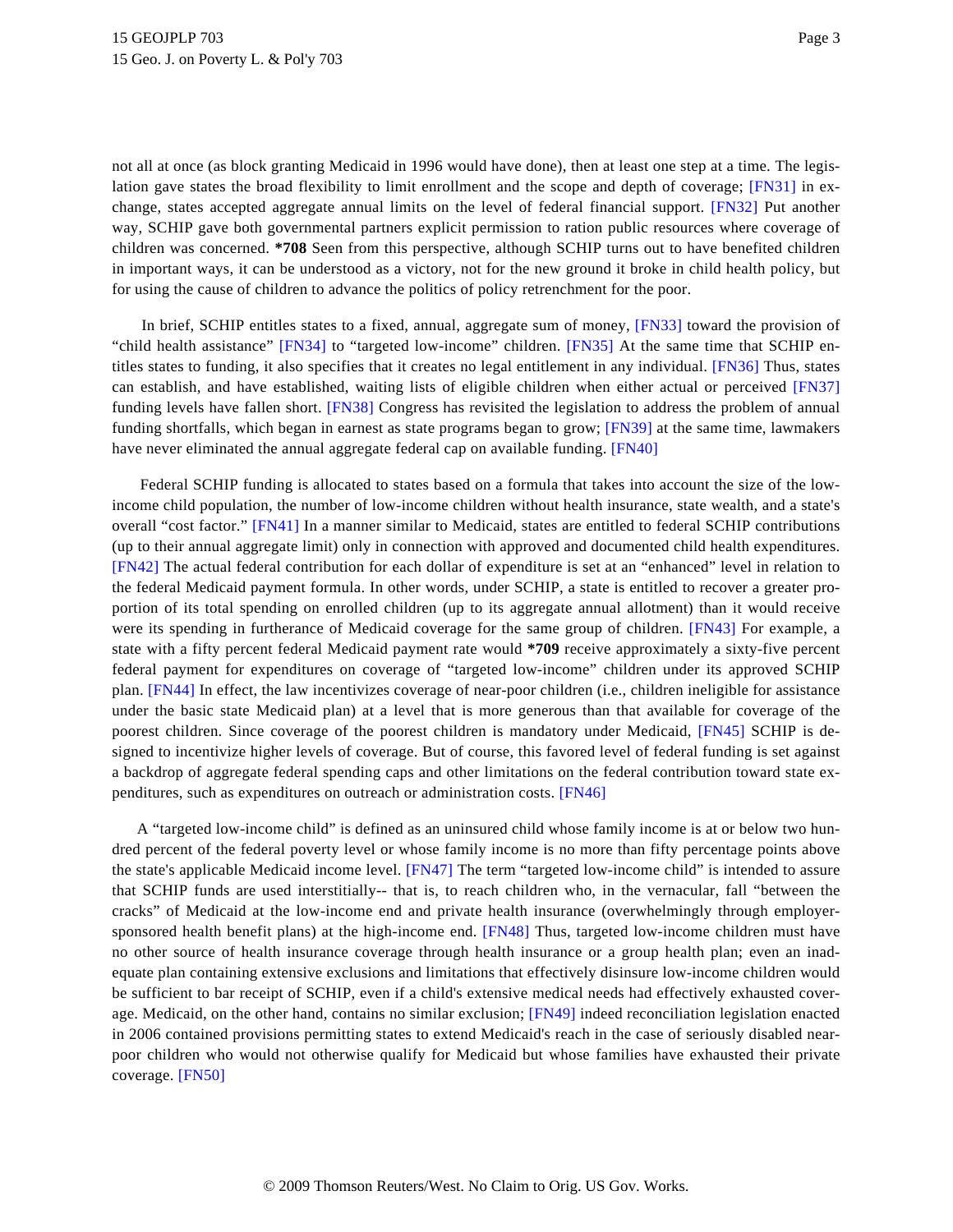<span id="page-3-2"></span><span id="page-3-1"></span><span id="page-3-0"></span>The requirement that a child be totally without other health insurance coverage as a condition of qualifying for SCHIP is intended to prevent "health insurance crowdout," a phenomenon that is associated with any incremental approach to health insurance coverage and that involves the substitution of one form of **\*710** coverage for another. [\[FN51\]](#page-16-13) Despite the fact that the children receiving SCHIP or Medicaid have only limited access to private health benefits, [\[FN52\]](#page-16-14) the politics of an era seeking to limit dramatically the role of government in social policy compelled the addition of this "anti-crowdout" provision. [\[FN53\]](#page-17-0) The constant harping on crowdout has had the effect of pressuring policymakers to further limit the role of government in assuring comprehensive health insurance coverage of children somehow would impede the operation of markets, even in the face of evidence of the sizable failure of a voluntary market approach to coverage--in particular, dependent coverage--in the case of low and moderate income workers and their families. [\[FN54\]](#page-17-1) The anti-crowdout requirement in SCHIP was effectuated through a statutory provision requiring states' plans to indicate the steps they would take to assure that children had access to other coverage (termed "creditable coverage") to which they were entitled. [\[FN55\]](#page-17-2)

<span id="page-3-6"></span><span id="page-3-5"></span><span id="page-3-4"></span><span id="page-3-3"></span>As is true in the case of Medicaid, the term "child health assistance" under SCHIP is expressed as a list of specified benefit classes [\[FN56\]](#page-17-3) that reflect many of the same benefit classes as are found in the definition of "medical assistance." [\[FN57\]](#page-17-4) But unlike Medicaid, the SCHIP statute does not require that all classes of services be made available to children in an amount, duration, and scope necessary to ameliorate physical and mental conditions and assure developmental health. By contrast, SCHIP specifies only that a state's coverage design need to be equal to that offered in a "benchmark" or "benchmark equivalent" plan. [\[FN58\]](#page-17-5) This requirement means that states can fulfill their SCHIP coverage requirements by purchasing commercial health insurance products that generally are less generous than Medicaid. [\[FN59\]](#page-17-6)

<span id="page-3-10"></span><span id="page-3-9"></span><span id="page-3-8"></span><span id="page-3-7"></span>As a practical matter, today both Medicaid and state SCHIP agencies administer their plans for children and families through the purchase of privately **\*711** marketed health benefit plans that are selected and overseen by the state agency. Both Medicaid and SCHIP agencies spend a good deal of time developing the purchasing specifications used to guide product purchase and oversight. [\[FN60\]](#page-17-7) The crucial difference, however, lies in the federal standards that govern this purchasing. Medicaid agencies can include in their contracts all of the classes of benefits and services that are covered under their state plans or that fall into the individual federal legal entitlement. [\[FN61\]](#page-17-8) Alternatively, states can provide certain items and services on an extra-contractual basis--as supplemental insurance benefits. [\[FN62\]](#page-17-9) But nothing about Medicaid's health benefit plan purchasing provisions alters the basic Medicaid entitlement to defined benefits. The use of private health benefit services plans (known as managed care under Medicaid) constitutes a state plan contractual and administration option under federal law, [\[FN63\]](#page-17-10) not a substantive alteration in the definition of medical assistance.

<span id="page-3-14"></span><span id="page-3-13"></span><span id="page-3-12"></span><span id="page-3-11"></span>As a non-entitlement program, SCHIP is fundamentally different. The definition of "child health assistance" operates simply as an expression of the range of items, benefits and services that qualify for federal financing; it is not a definition of legal entitlements. As a result, SCHIP programs need only satisfy the requirements of "benchmark coverage" [\[FN64\]](#page-17-11) (as well as a series of limits on the application of premiums and cost sharing), [\[FN65\]](#page-17-12) and essentially act as group purchasers of private health insurance products on behalf of enrolled children. With the exception of a limited number of broad service classes and specified preventive services, SCHIP coverage is expressed only in terms of actuarial value rather than defined benefits. [\[FN66\]](#page-17-13)

<span id="page-3-15"></span>Thus, with its application of commercial benchmarks (or their actuarial equivalent) as the measure of coverage rather than defined benefits, SCHIP represents an enormous step away from the highly structured benefit entitlement that characterizes Medicaid coverage of children. The impact of this difference **\*712** can best be seen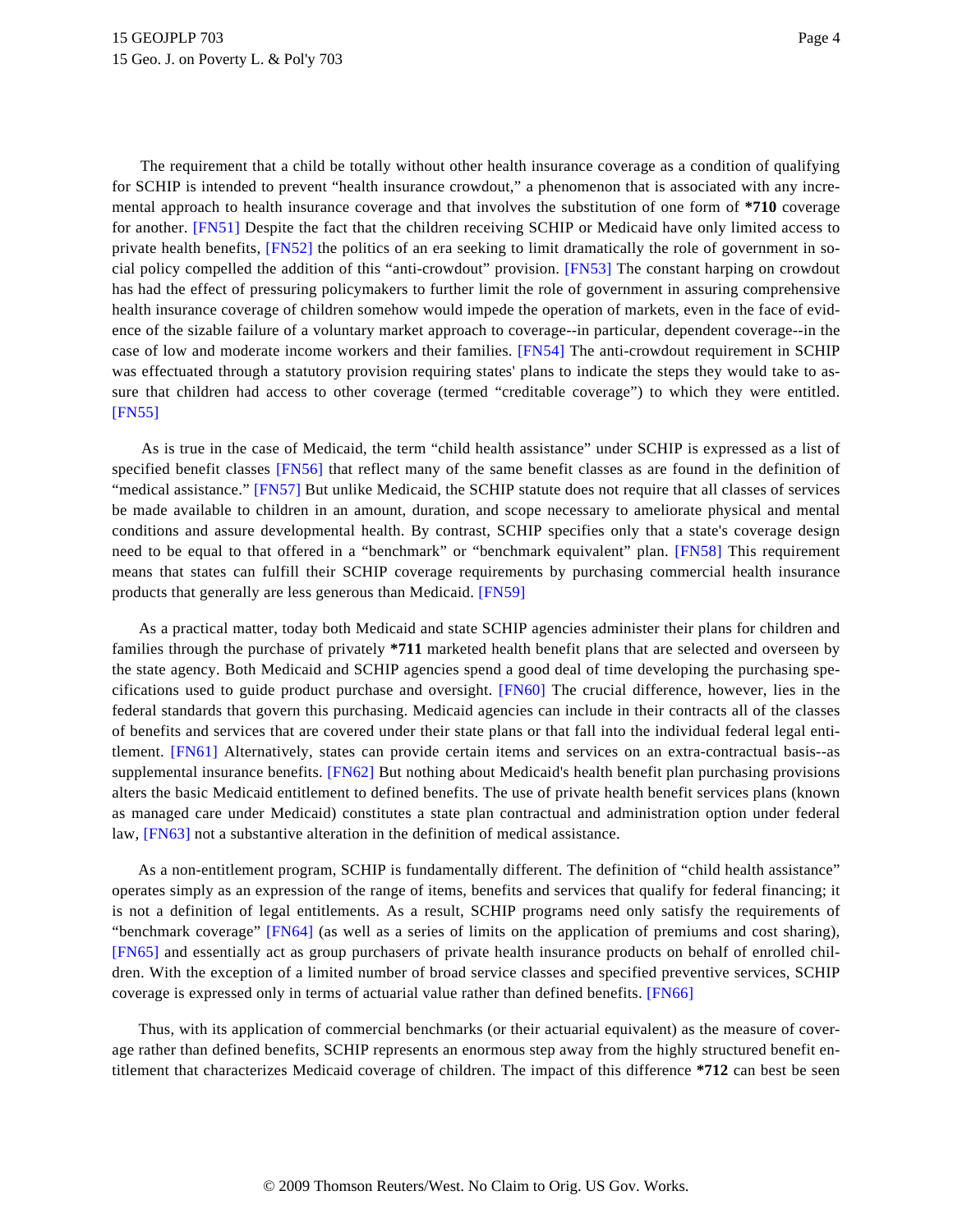<span id="page-4-1"></span><span id="page-4-0"></span>in the case of children with special health care needs, who experience the physical, mental, or developmental activity limits, impairments, and health conditions that elevate their use of health care above the norms for children. [\[FN67\]](#page-17-14) In marked contrast to Medicaid, [\[FN68\]](#page-18-0) SCHIP contains virtually no statutory minimums other than a handful of broad benefit classes and certain specified preventive services. [\[FN69\]](#page-18-1) Unless prohibited by contract, a state SCHIP plan, like other commercial insurers, typically would exclude the types of treatments and services associated with long-term and disabling pediatric developmental conditions. [\[FN70\]](#page-18-2) With respect to children whose enrollment is paid for by Medicaid, the federal coverage requirements would mean that either the insurer or the state agency would be required to pay for medically necessary covered treatment. [\[FN71\]](#page-18-3)

<span id="page-4-3"></span><span id="page-4-2"></span>In sum, in its non-entitlement, fixed-financing, market-responsive approach to coverage, SCHIP represented a basic policy alternative to Medicaid, moving federal child health policy away from the core principles of entitlement and financing that had controlled for more than thirty years. Advocates for this policy alternative sought to incentivize this approach through state flexibility and enhanced federal contribution rates. In its non-Medicaid character, SCHIP was fundamentally a political statement rather than a policy advance.

<span id="page-4-4"></span>At the same time, defenders of Medicaid exacted major concessions that were built into SCHIP's statutory structure as a bulwark against the possibility that SCHIP's sponsors would seek to grow its funding over time in order to permit all Medicaid-enrolled children to be slid into a non-entitlement statute. First, SCHIP requires that participating states maintain their pre-existing Medicaid coverage levels for children. [\[FN72\]](#page-18-4) Thus, a state that in 1997 extended Medicaid to children with family incomes at 150% of the federal poverty level would not be allowed to move children over the federal Medicaid minimum into SCHIP and secure enhanced SCHIP funding and relaxed coverage rules.

<span id="page-4-6"></span><span id="page-4-5"></span>**\*713** Second, in keeping with its anti-crowd-out emphasis, the statute requires that states screen children for Medicaid eligibility prior to enrolling them in SCHIP. [\[FN73\]](#page-18-5) This provision, as discussed *infra*, has proven to be a huge boon for Medicaid enrollment of children because of the high number of Medicaid-eligible children who were found and enrolled as a result of SCHIP outreach. [\[FN74\]](#page-18-6) Put another way, as SCHIP grew, Medicaid grew even more. The "bootstrapping" effect of SCHIP on Medicaid also meant that the potential for SCHIP to reach only near-poor children was blunted; the screen-and-enroll requirement assured that the poorest, Medicaid-eligible children would benefit as well.

<span id="page-4-7"></span>Third, the legislation was structured to give states a crucial choice. A state can administer SCHIP as a separate program; at its option, however, the state also may administer SCHIP as a Medicaid expansion, in which case, all of Medicaid's rules apply. [\[FN75\]](#page-18-7) Thus, rather than establishing wholly separate SCHIP programs, states may essentially administer SCHIP, either for all children or a sub-group (e.g., children with family incomes up to 150% of the federal poverty level) as a Medicaid expansion, receiving payment at the enhanced SCHIP rate for eligible children until the enhanced funds are exhausted, then, as a result of Medicaid's federal requirements and standards, reverting to open-ended financing at the federal Medicaid contribution rate if and when the actual number of children exceeds the enrollment cap. In other words, because Medicaid expansion states must administer SCHIP in accordance with federal Medicaid law, they can avoid queuing, the federal aggregate payment cap, and other limits on federal payments that apply to SCHIP but not to Medicaid. [\[FN76\]](#page-18-8) The tradeoff is that in these states, children whose coverage is achieved via a Medicaid expansion are entitled to all Medicaid protections related to enrollment and coverage.

<span id="page-4-8"></span>This effort to turn SCHIP from a Medicaid onslaught into a favorable means of bolstering state Medicaid programs was further strengthened by an early decision by the Clinton Administration to give states broad lee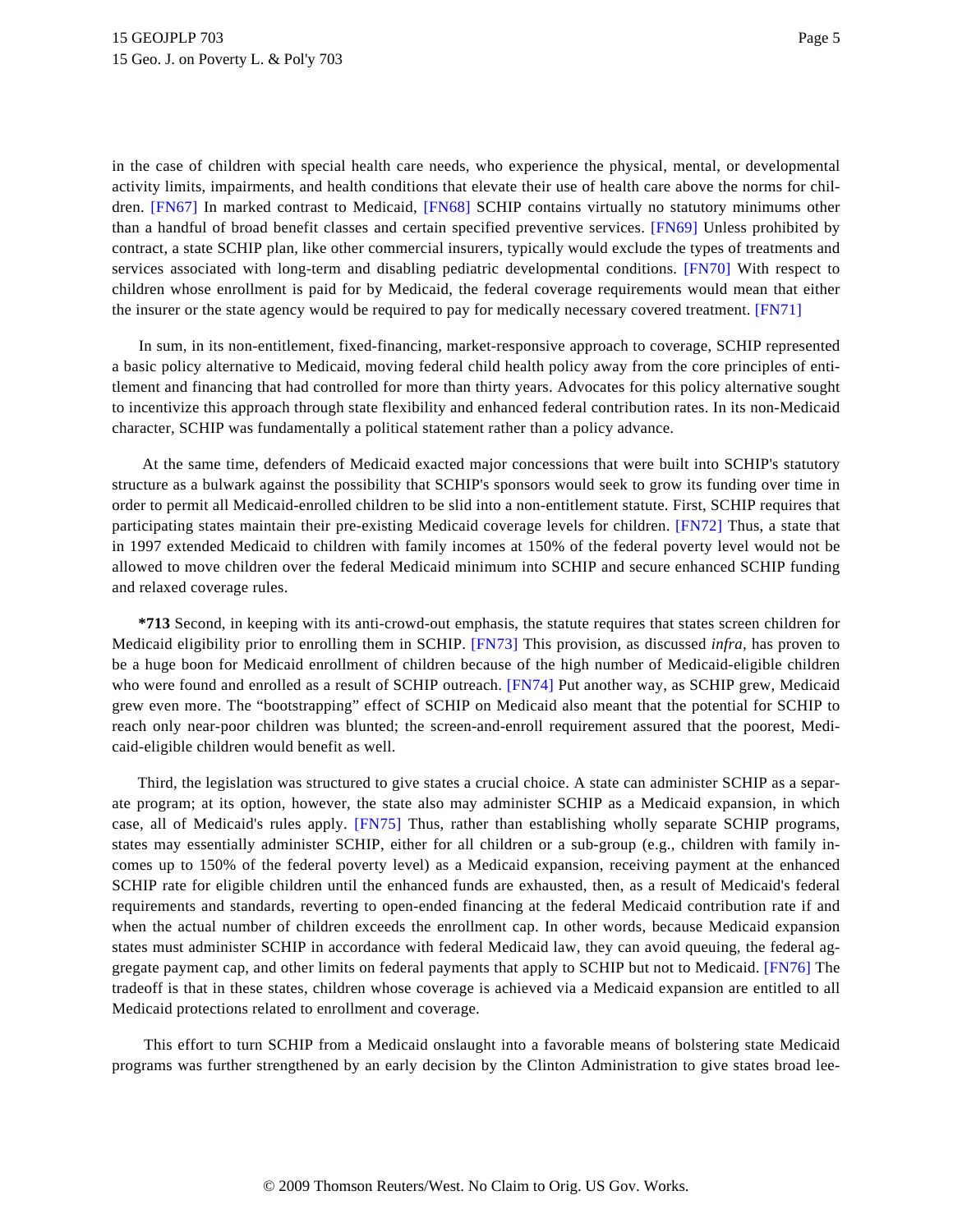<span id="page-5-2"></span><span id="page-5-1"></span><span id="page-5-0"></span>way when implementing SCHIP's "anti-crowd-out" provisions, which could have blunted the salutary effects of the program by forcing states to impose restrictions on coverage, such as lengthy waiting periods for children whose families sought assistance. [\[FN77\]](#page-18-9) Instead, however, the Administration promulgated regulations that afforded states considerable leeway to implement the anti-crowd-out provision, including outright elimination of a waiting period if justified by the state. [\[FN78\]](#page-18-10) This policy has been reinforced by research showing that long waiting periods have little or no **\*714** effect on SCHIP's crowd-out effects. [\[FN79\]](#page-18-11) Current state practice is to avoid long waiting periods. Indeed, an amicus brief filed in a case brought by the state of New Jersey and other states to challenge the Bush Administration's 2007 efforts to reduce the coverage of children (discussed *infra*) [\[FN80\]](#page-18-12) notes that of the 37 states that have implemented waiting periods, Alaska is the only state to implement a twelve-month waiting period with respect to children covered under a SCHIP-Medicaid expansion. [\[FN81\]](#page-18-13)

# <span id="page-5-4"></span><span id="page-5-3"></span>II. SCHIP's TEN-YEAR PERFORMANCE AND THE 2007 SCHIP DONNEYBROOK

### *A. What SCHIP Accomplished*

By 2007, it was clear not only that SCHIP's potential to damage Medicaid's child health coverage provisions had been blunted, but also that by taking the entitlement bogeymen off the table, SCHIP incentivized coverage expansions while also assuring that the lowest-income children benefited from the investment in near poor children. States that wanted to do so could administer SCHIP as a Medicaid expansion, either in part or in whole, and thereby gain the benefit of open-ended entitlement funding as well as other financial benefits available only through Medicaid. States that sought to assist children while eschewing the eternally complicated politics of Medicaid could do so by establishing separately administered SCHIP programs that operated exclusively by SCHIP's more flexible, non-entitlement rules. To be sure, separately administered SCHIP states risked hitting their aggregate funding caps and the terrible problem of waiting lists of needy children; but as implementation gained steam, Congress showed a propensity to come through (even if at the last minute) with supplemental funding to bail out states that had overreached in their generosity toward children. [\[FN82\]](#page-19-0)

<span id="page-5-6"></span><span id="page-5-5"></span>The impact of SCHIP on extending the reach of public financing for children **\*715** can best be seen in Figure 1 above, which shows the growth of both Medicaid and SCHIP enrollment in the years following SCHIP's enactment. The popularity of SCHIP, along with its screening and enrollment requirements, coupled with the steadily increasing importance of public insurance for children as employer coverage eroded, [\[FN83\]](#page-19-1) led to a major increase in the reach of both Medicaid and SCHIP for children. As Figure 1 shows, over the decade, the number of children enrolled in Medicaid grew by over eight million, while enrollment in SCHIP exceeded six million. [\[FN84\]](#page-19-2)

### TABULAR OR GRAPHIC MATERIAL SET FORTH AT THIS POINT IS NOT DISPLAYABLE

<span id="page-5-7"></span>SCHIP's biggest contribution--and, ultimately, its greatest vulnerability--was to shine a spotlight on the powerful good that government could do by subsidizing coverage and actively organizing and overseeing a market of **\*716** participating health plans. SCHIP essentially made insuring children a politically attractive thing for government to do. Most fundamentally, SCHIP's combination of incentives and requirements reduced the proportion of low-income children without health insurance by over 60%, from 23% in 1997 to 14% in 2005, as Figure 2 above shows.

TABULAR OR GRAPHIC MATERIAL SET FORTH AT THIS POINT IS NOT DISPLAYABLE While not as generous as Medicaid in terms of coverage, SCHIP created a high degree of interest among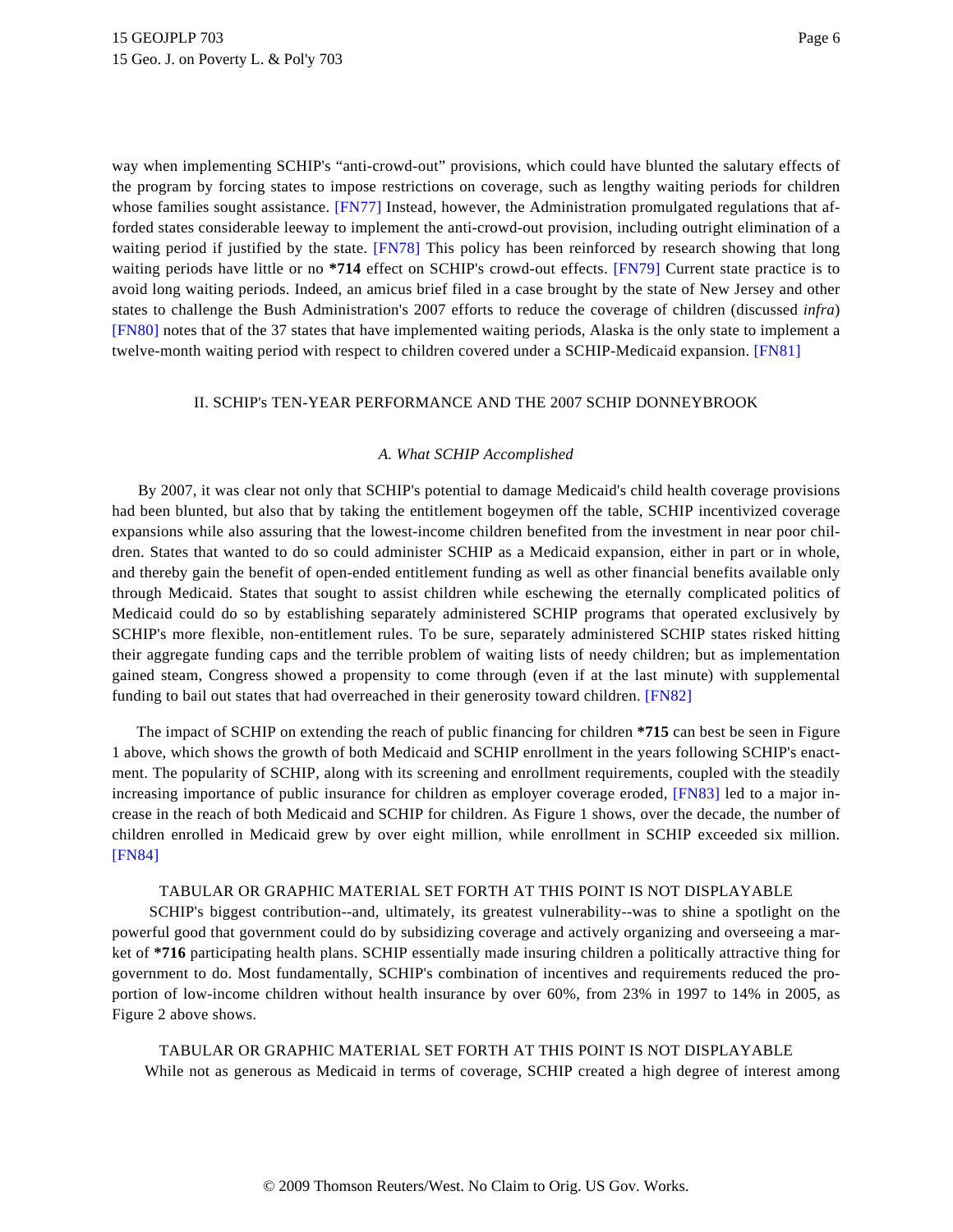<span id="page-6-0"></span>health services researchers, the federal and state governments, and policymakers generally, in the effects of coverage on access to health care and the quality of care. A considerable body of research compiled by a government-financed project shows the effects of SCHIP and Medicaid on coverage, health care access, the organization of pediatric health care, and health care quality. [\[FN85\]](#page-19-3) To be sure, SCHIP raised a number of issues that also have been well chronicled: a perpetual and chronic shortage of funding that worsened as the public response to SCHIP grew, a continuing erosion of employer coverage, increased cost pressures as a result of underlying health care inflation, unstable coverage, continuing differentials in access and quality between the poorest children and less poor children, and coverage limitations that fall with particular **\*717** hardship on special needs children. [\[FN86\]](#page-19-4) An additional and key question became whether states would continue to be permitted to apply their allotments to-ward coverage of parents, a strategy that became popular once evidence began to show that family coverage produced higher enrollment rates. [\[FN87\]](#page-19-5) Finally, concerns emerged regarding the allotment formula itself and whether the formula unfairly advantaged certain states (in this author's experience, federal funds distribution formulas inevitably come under attack within a few years of their introduction). [\[FN88\]](#page-19-6)

<span id="page-6-3"></span><span id="page-6-2"></span><span id="page-6-1"></span>This might seem like a litany of problems. But to a longtime observer of the federal legislative process, none of these issues represented insurmountable challenges. Indeed, they all fell well within the range of experiences one might expect from the implementation of a small but complex program that was designed to be interstitial to far larger and more complicated public and private health insurance laws and practices. It was evident to members of both the House and Senate that with additional funding levels, greater focus on outreach and enrollment of lower-income children, and a series of pragmatic compromises around the use of funds to cover adults and to improve coverage standards for special needs children, the reauthorization of SCHIP could achieve what appeared to be the highly desirable result of improving program performance while encouraging its fundamental goal of near-universal coverage of children. And the legislation that passed in both houses of Congress in the fall of 2007 [\[FN89\]](#page-19-7) reflected just this assessment, having achieved a pragmatic balance between a more ambitious House bill (covering five million children) and a more narrow Senate measure (covering four million previously-uninsured children). [\[FN90\]](#page-19-8)

#### **\*718** *B. The SCHIP War of 2007*

<span id="page-6-6"></span><span id="page-6-5"></span><span id="page-6-4"></span>Had matters proceeded routinely, sometime in early fall, the President would have signed the compromise House and Senate measure, which, among other reforms authorized additional federal funding, improved outreach efforts to the lowest-income children, strengthened benefit requirements, revised the state allotment for-mula, and made other recommended improvements. [\[FN91\]](#page-20-0) From the earliest days of the 110th Congress, however, it actually was evident that this was not to be a smooth process.

<span id="page-6-8"></span><span id="page-6-7"></span>What no one properly anticipated at the beginning of 2007--and what probably should have been anticipated, given the Republican rout of 2006 that had cost the President control of both houses of Congress--was the extent to which SCHIP would become a proxy for a far larger battle over the role of government in health care reform. [\[FN92\]](#page-20-1) As Congress tipped Democratic and the Bush Administration saw its influence waning, the President, rather than seeking common ground in SCHIP, used the SCHIP reauthorization as the basis of a frontal attack on both SCHIP and the mechanics of group health insurance generally. Rather than outline a pragmatic middle ground for SCHIP, the President, in his FY 2008 Budget, called for \$5 billion in funding, which would have amounted to an actual funding reduction. [\[FN93\]](#page-20-2) This recommendation to reduce federal SCHIP subsidies was coupled with a far-reaching proposal that would have applied per-capita limits on the tax exclusion for income attributable to employer contributions to employee health benefit plans while making expenditures for individual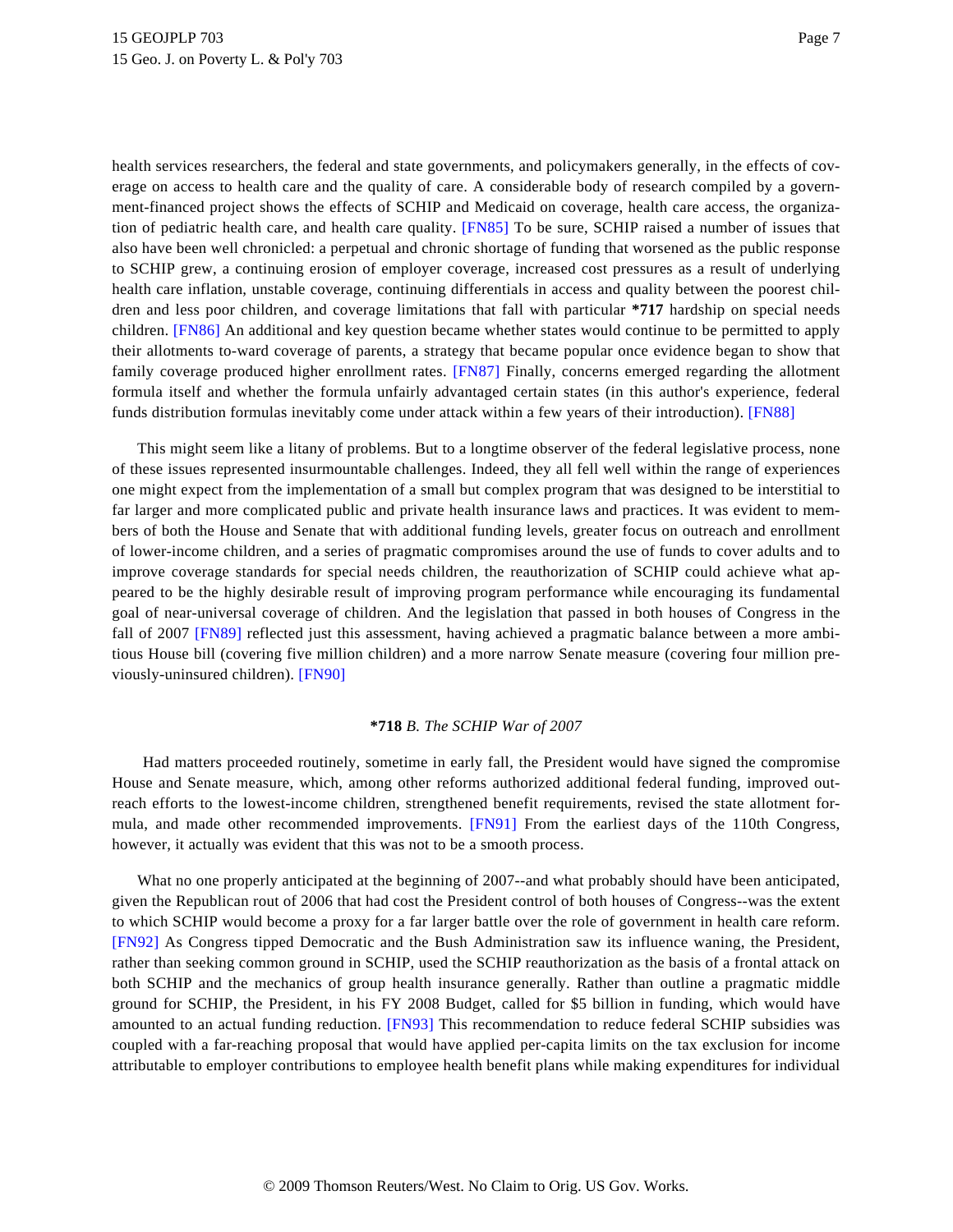<span id="page-7-0"></span>and family coverage tax deductible up to a specified amount. [\[FN94\]](#page-20-3)

<span id="page-7-4"></span><span id="page-7-3"></span><span id="page-7-2"></span><span id="page-7-1"></span>From one vantage point, the proposal would have alleviated a long-term shortcoming in federal tax law that provides favorable tax treatment to expenditures on employer-sponsored coverage but not coverage purchased in the individual market. [\[FN95\]](#page-20-4) From another, however, the President's proposal was understood as ultimately unraveling the employer-sponsored group health insurance system, [\[FN96\]](#page-20-5) without the additional reforms that would be needed to create **\*719** an that would put into place an alternative group coverage mechanism of the type created through SCHIP or through Medicare's private health insurance market, known as Medicare Advantage. [\[FN97\]](#page-20-6) This was not some oversight, but instead part of a much broader strategy to reduce further the role of government in organizing, regulating, and overseeing health insurance markets. [\[FN98\]](#page-20-7) Put simply, the Administration sought fundamentally to alter the basic architecture of health insurance coverage that has dominated U.S. policy for a half century, [\[FN99\]](#page-20-8) moving the nation away from group purchasing (whether sponsored by state SCHIP agencies or employers) supplemented by government programs, and toward enrollment in plans sold in the individual market--the least regulated, most costly, and most volatile part of the health insurance industry. [\[FN100\]](#page-20-9)

<span id="page-7-8"></span><span id="page-7-7"></span><span id="page-7-6"></span><span id="page-7-5"></span>The President's broader health reform proposals went nowhere. At the same time, the President was not shy about making his own feelings about SCHIP known. By the middle of June 2007, in advance of Senate consideration of the measure, he informed the Senate Finance Committee [\[FN101\]](#page-20-10) that he would veto even the more modest measure that the Senate ultimately passed on August 2, 2007 by a vote of 68-31. [\[FN102\]](#page-20-11) By October, the President had vetoed the first SCHIP reauthorization bill sent to him; by December, he had vetoed a second, even leaner measure, [\[FN103\]](#page-20-12) leading ultimately to a simple extension of current law to April 2009. [\[FN104\]](#page-20-13)

<span id="page-7-10"></span><span id="page-7-9"></span>The events around the conferencing of a more narrow bill during the fall of 2007 became of intense interest, not only because of the Administration's demands to constrain SCHIP, but also because, sensing the potential for an even more far-reaching victory, the Administration and its supporters insisted that as a condition of compromise, House and Senate negotiators agree not only to a curtailing of SCHIP coverage but also to an elimination of the very Medicaid child health expansion options that already existed at the time of the enactment of SCHIP. [\[FN105\]](#page-20-14) With these options in place, a state conceivably could elect to **\*720** withdraw from SCHIP altogether and instead adopt coverage expansions for the very same children as a Medicaid option, relying instead on a somewhat lower, but nonetheless still highly favorable, Medicaid federal contribution rate to its state child health coverage plan. [\[FN106\]](#page-21-0) The Administration's demands for Medicaid concessions ultimately failed, [\[FN107\]](#page-21-1) but they underscored the extent to which curbing a broad role for government in the coverage of children, through either Medicaid or SCHIP, was a core aim of the White House's SCHIP political end-game.

<span id="page-7-14"></span><span id="page-7-13"></span><span id="page-7-12"></span><span id="page-7-11"></span>The President's October veto message focused heavily on his allegation that the legislation devoted inad-equate attention to aggressive enrollment of the poorest children. [\[FN108\]](#page-21-2) At the same time, the words chosen underscored the fact that something far more complex was afoot; indeed, he expressed his view that the legislation "moved the health system in the wrong direction." [\[FN109\]](#page-21-3) That more was going on was reinforced by the official cost estimates for the legislation, which showed that it was in fact the lowest-income children who would gain the most from reauthorization, both because of the bill's expanded focus on aggressive outreach and retention and because it is low-income children who are disproportionately uninsured. [\[FN110\]](#page-21-4)

<span id="page-7-16"></span><span id="page-7-15"></span>Despite this evidence, the President continued to insist that the bill favored high-income children, seizing on the dollar value of four hundred percent of the federal poverty level--approximately \$82,500 2007 dollars for a family of four [\[FN111\]](#page-21-5)--to argue that the bill was simply a boon to affluent families. [\[FN112\]](#page-21-6) Why he continued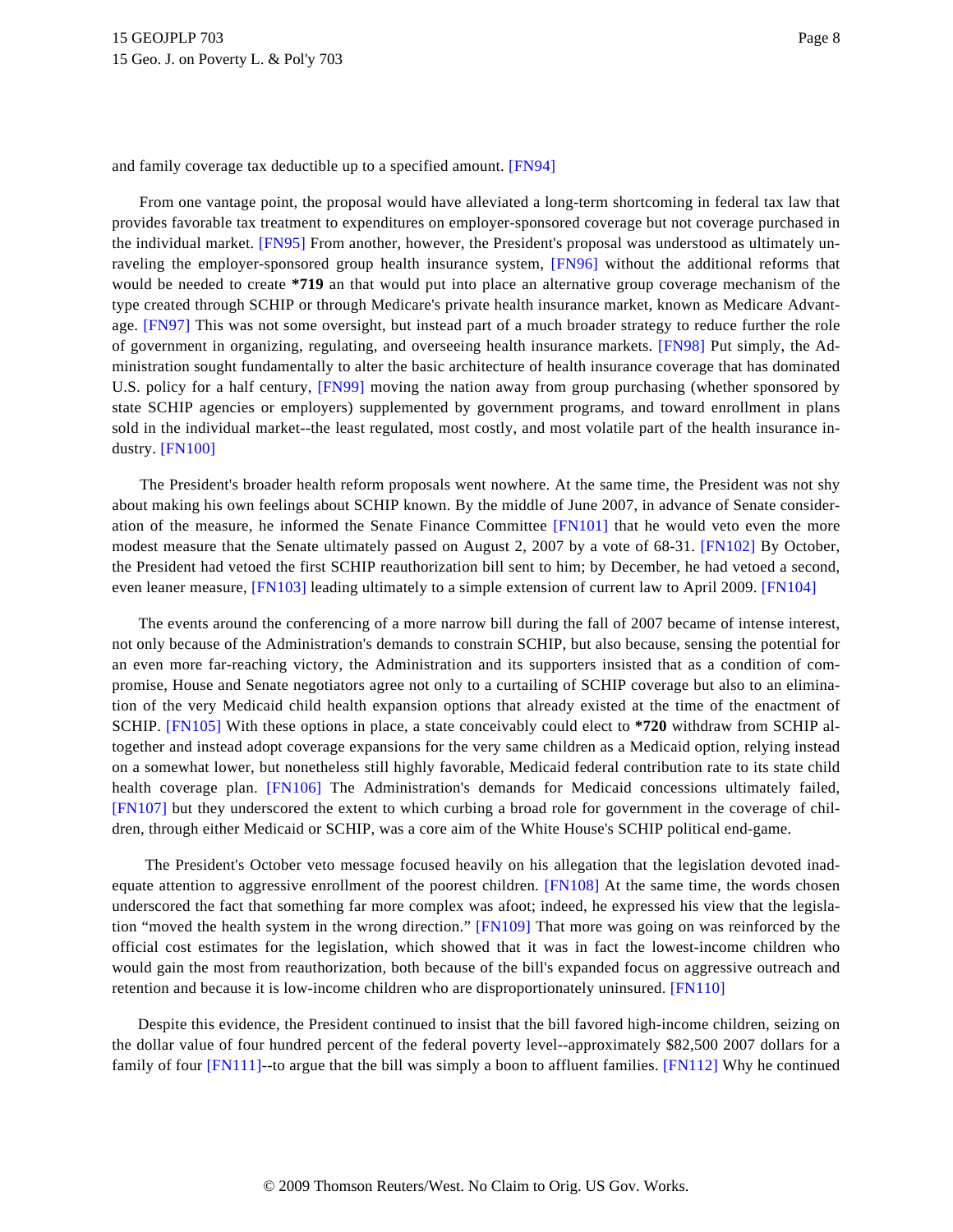<span id="page-8-1"></span><span id="page-8-0"></span>to use this number puzzled many, since raising the federal SCHIP state eligibility option to four hundred percent of the federal poverty level had ceased **\*721** to be a subject of discussion since the first House/Senate conference. [\[FN113\]](#page-21-7) But a conversation with a leading Republican pollster sheds light on why the Administration continued to wave this number around like the proverbial bloody flag. [\[FN114\]](#page-21-8) In fact, the figure offered a convenient political shield for Republican members from poorer Southern and Western states, who needed political shoring up through two rounds of Presidential vetoes of a popular bill. For these members, the figure of \$82,500 was magical, a means of assuring that the battle over SCHIP would devolve back to the regionalism that is a basic characteristic of U.S. politics. The figure implied that the bill favored rich families--even if they were modest income levels by the standards of the nation's East and West coastal regions--and that the measure thus rewarded profligacy on the part of well-heeled families who did not take care of their children. Once it became evident how the dollar figure polled in tight districts, the number became the first words out of everyone's lips. [\[FN115\]](#page-21-9)

<span id="page-8-5"></span><span id="page-8-4"></span><span id="page-8-3"></span><span id="page-8-2"></span>At the same time that it was pursuing an aggressive challenge to the legislative reauthorization of SCHIP, the Administration also concluded that it could use its federal executive powers to drive down SCHIP enrollment--and hence the extent to which SCHIP' operates as a Medicaid gateway for very low income children who, as a result of SCHIP screen-and-enroll outreach system, become enrolled in Medicaid. [\[FN116\]](#page-21-10) On August 17, 2007, the Administration issued what ultimately became an infamous "directive" regarding federal financing of SCHIP. [\[FN117\]](#page-22-0) Under the directive, states would no longer be able to qualify for federal assistance unless they took certain steps to curb the--as noted previously, virtually non-existent--problem of private health insurance crowd-out among low-income children. [\[FN118\]](#page-22-1) These steps included a requirement that states achieve coverage of **\*722** ninety-five percent of all eligible uninsured children below two hundred percent of the federal poverty level (a figure deemed wholly unattainable by experts), [\[FN119\]](#page-22-2) regulation of the employer-sponsored benefit plan market to prohibit reductions (a legally impossible step in light of the preemption of state regulation of employer sponsored benefit plans under ERISA), [\[FN120\]](#page-22-3) and imposition of a twelve-month waiting period before SCHIP eligibility could begin (despite evidence that waiting periods had no effect on crowd-out and despite the obvious injury that such waiting periods would inflict on children with special health care needs). [\[FN121\]](#page-22-4)

<span id="page-8-10"></span><span id="page-8-9"></span><span id="page-8-8"></span><span id="page-8-7"></span><span id="page-8-6"></span>A follow-up December 2007 ruling by the Administration rejecting Ohio's SCHIP expansion plan [\[FN122\]](#page-22-5) left no doubt that the Administration viewed its August 17 directive as equally applicable to states in which SCHIP is administered as a Medicaid expansion rather than as a separate program subject to separate legislative rules. The Administration's Ohio letter appeared to do precisely what the SCHIP statute forbids, [\[FN123\]](#page-22-6) namely, require that a state Medicaid program that had expanded child health coverage via a Medicaid expansion abide by the eligibility criteria that govern a separately administered SCHIP program. Medicaid expressly permits eligibility for children to be set at any income level, [\[FN124\]](#page-22-7) even levels that surpass limits that would be held to be lawful in the case of a separately administered SCHIP plan. Furthermore, while Medicaid contains a third party liability recovery provision that assures coordination of public and private coverage, [\[FN125\]](#page-22-8) it contains no anti-crowdout bar to dual coverage in the case of children with limited private benefits.

<span id="page-8-12"></span><span id="page-8-11"></span>Thus, in denying Ohio's plan amendment, CMS was essentially attempting to subject the state's Medicaid expansion program to the limits that the federal government had decreed for SCHIP. The federal disapproval of Ohio's proposed expansion plan represented a blatant effort to bootstrap a seemingly unlawful interpretation of the SCHIP statute directly into Medicaid itself. In reaching this conclusion, the Administration offered a tortured explanation as to why the state's proposal was unlawful despite the state legal authority--and duty-- to abide by Medicaid rules if it used its SCHIP funds to adopt a Medicaid expansion. The Administration essentially argued that notwithstanding the plain wording of the SCHIP legislation, which specifies adherence to Medicaid policies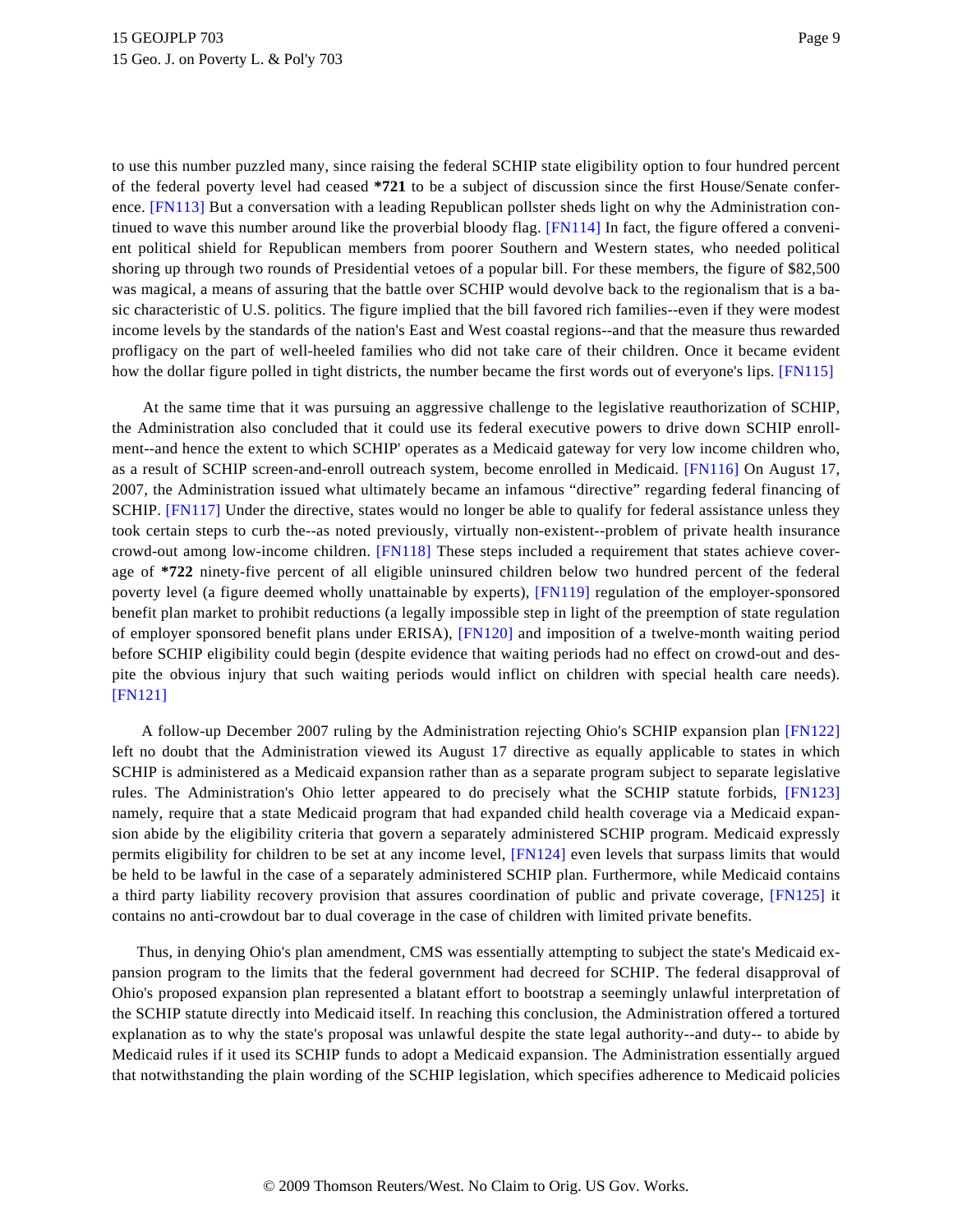<span id="page-9-0"></span>when SCHIP funds are used to expand Medicaid, all conditions applicable to separately administered SCHIP programs are to be applied to Medicaid whenever SCHIP **\*723** funds are used to extend Medicaid coverage. [\[FN126\]](#page-22-9) Furthermore, the Administration argued, because Ohio would not receive Medicaid funding at the regular federal contribution rate (rather than the enhanced rate applicable to SCHIP-authorized payments) until the state's federal SCHIP allotment ran out, the state could not qualify for *any* Medicaid financing at its regular federal contribution rate until it had first exhausted its SCHIP allotment, which of course, under the Ohio ruling, the state could not do. [\[FN127\]](#page-22-10)

<span id="page-9-1"></span>In essence, Ohio was punished for participating in SCHIP. If the state had terminated its SCHIP plan and had elected to use only its Medicaid flexibility to cover children, it could have covered all low and moderate income children with comprehensive assistance and would have received federal payments pursuant to federal Medicaid law. But because the state was attempting to use its SCHIP allotment to offset the cost of the expansion, this fact, according to CMS, gave the federal government the power to step in and prohibit the state's expansion. Put another way, under the Administration's interpretation, Ohio would have had to pull out of SCHIP entirely in order to exercise its Medicaid coverage options--options that existed at the time of SCHIP's enactment. [\[FN128\]](#page-22-11)

<span id="page-9-4"></span><span id="page-9-3"></span><span id="page-9-2"></span>With the second failed veto override attempt [\[FN129\]](#page-22-12) and the systematic efforts by the Administration to undermine the existing statute, Congress effectively declared the battle over, enacting legislation that extends and funds the current SCHIP statute through April 2009. [\[FN130\]](#page-22-13) As of late summer 2008, the lawsuit to enjoin implementation of the SCHIP directive is pending and SCHIP remains unauthorized.

<span id="page-9-5"></span>In a final astounding twist, in August 2008, the Administration quietly informed the state of California, in response to its letter to federal officials informing them that it would not comply with the August  $17<sup>th</sup>$  directive, that the federal government would not enforce its August  $17^{th}$  directive for the time being. [\[FN131\]](#page-22-14) What exactly the federal government meant by this response is unclear; what is clear, however, is that its actions to not only stop the legislative reauthorization of SCHIP, but also to roll back existing coverage under its August 2007 directive, amounted to a wildly complex political sham to halt the expansion of a modest public benefit program for children. The Administration's **\*724** 2008 response to California suggests that federal officials never had any intention of enforcing their own directive. Instead, the directive was thrown onto the table as a further legal maneuver to buy the time they needed to work their political magic on a bipartisan SCHIP's reauthorization effort.

## III. WHAT DOES THE SCHIP EXPERIENCE MEAN FOR HEALTH CARE REFORM?

It is difficult to know how to interpret the phenomenal events surrounding the demise of SCHIP reauthorization. Was the reauthorization battle was just a strange interlude reflecting the super-heated, post-2006 political and ideological climate? Or does the fault lines that emerged during the battle regarding the role of government in subsidizing coverage and organizing the health insurance market represent one that cannot be surmounted? Whatever, the case, beneath the peculiar fury that surrounded the SCHIP reauthorization process, there probably are some lessons for broader reform.

#### *A. It's the Architecture, Stupid*

Much of the fight about health reform boils down to what can be thought of as its legislative "architecture:"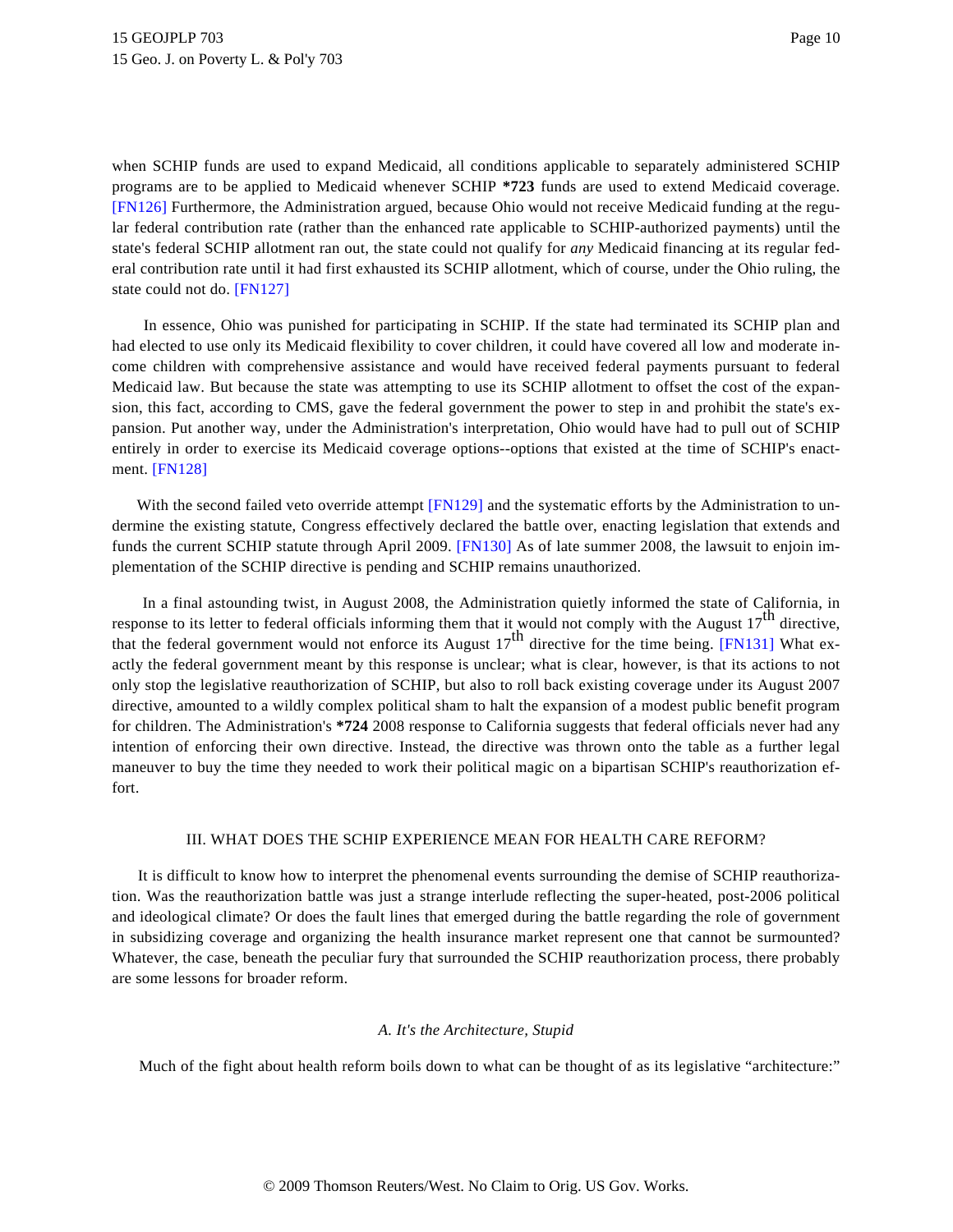how high to subsidize coverage; whether to use markets to effectuate a coverage guarantee, and if so, how to structure the market. It is easy to get so caught up in the political sturm und drang of reform to the point at which one loses sight of the basic architectural choices and potential avenues of compromise.

#### 1. Subsidies

It is easy to harbor the impression from the fight over SCHIP that a major point of contention was how high to push the subsidy in relation to family income. The President--by virtue of the CMS directive--appeared to demand that the subsidy essentially be capped at 250 percent of the federal poverty level, while Congress (at least for awhile) appeared to want to set the limit at 400 percent of the federal poverty level. This perception would be wrong.

<span id="page-10-0"></span>National policy today is to subsidize coverage to the highest income levels once the effects of tax subsidies are included. As a result of U.S. tax policy, even the wealthiest Americans have their coverage subsidized if they secure it through an employer based plan given the way in which the tax code functions. Indeed, it was the President who sought to make the current tax approach fairer by extending subsidy arrangements to persons who do not have access to coverage through work, although he would have made American workers alone pay for the change. [\[FN132\]](#page-22-15) But if lawmakers can find common ground in relation to blending **\*725** direct and tax-related subsidies (e.g., direct subsidization for those with incomes up to some percentage and the use of a refundable tax credit for remaining individuals) and creating a financing mechanism that does not place the entire burden of financing coverage for the uninsured on the workforce, it is likely that a compromise can be found.

#### 2. The Use of Markets and Market Organization and Ground Rules

<span id="page-10-4"></span><span id="page-10-3"></span><span id="page-10-2"></span><span id="page-10-1"></span>It is evident that whoever is elected President in 2008 will espouse a coverage plan that uses the sale of private health insurance products to achieve coverage of the population. [\[FN133\]](#page-22-16) The question becomes the extent to which the sale will be organized into a group market as well as the degree to which companies that want to sell to a group market will be regulated in terms of access, exclusions, coverage content, consumer protections, and other matters. [\[FN134\]](#page-23-0) The legislative architecture of the Medicare Part D prescription drug legislation in 2003 [\[FN135\]](#page-23-1) illustrates one possible approach to compromise: a group coverage market operated on a federal regional basis, with preemption of state regulatory authority and residents of each state entitled to select from among numerous plans. [\[FN136\]](#page-23-2) Another model would be state-based, following the contours of legislation enacted by Massachusetts in 2006, which establishes a state-regulated group coverage arrangement for per-sons without access to employer coverage, known as the Connector. [\[FN137\]](#page-23-3) As with the subsidy issues, there are potential ways to blend the two models, such as the use of federal products for small groups and state regulated products in the individual market. What is evident however, is that the compromise lies in achieving a reasonable level of coverage regulation and thus, the avoidance of reliance on an unstable individual market.

#### 3. Hold onto Medicaid

<span id="page-10-6"></span><span id="page-10-5"></span>It is impossible to overstate the impact on the American health care system if the price of reform is the unintended (or intentional) unraveling of Medicaid. **\*726** Medicaid's reach is vast because the program plays multiple roles as a major financier of health care that is considered uninsurable, particularly health care services used by children and adults with serious and chronic health conditions. [\[FN138\]](#page-23-4) The 2007 SCHIP debate pulled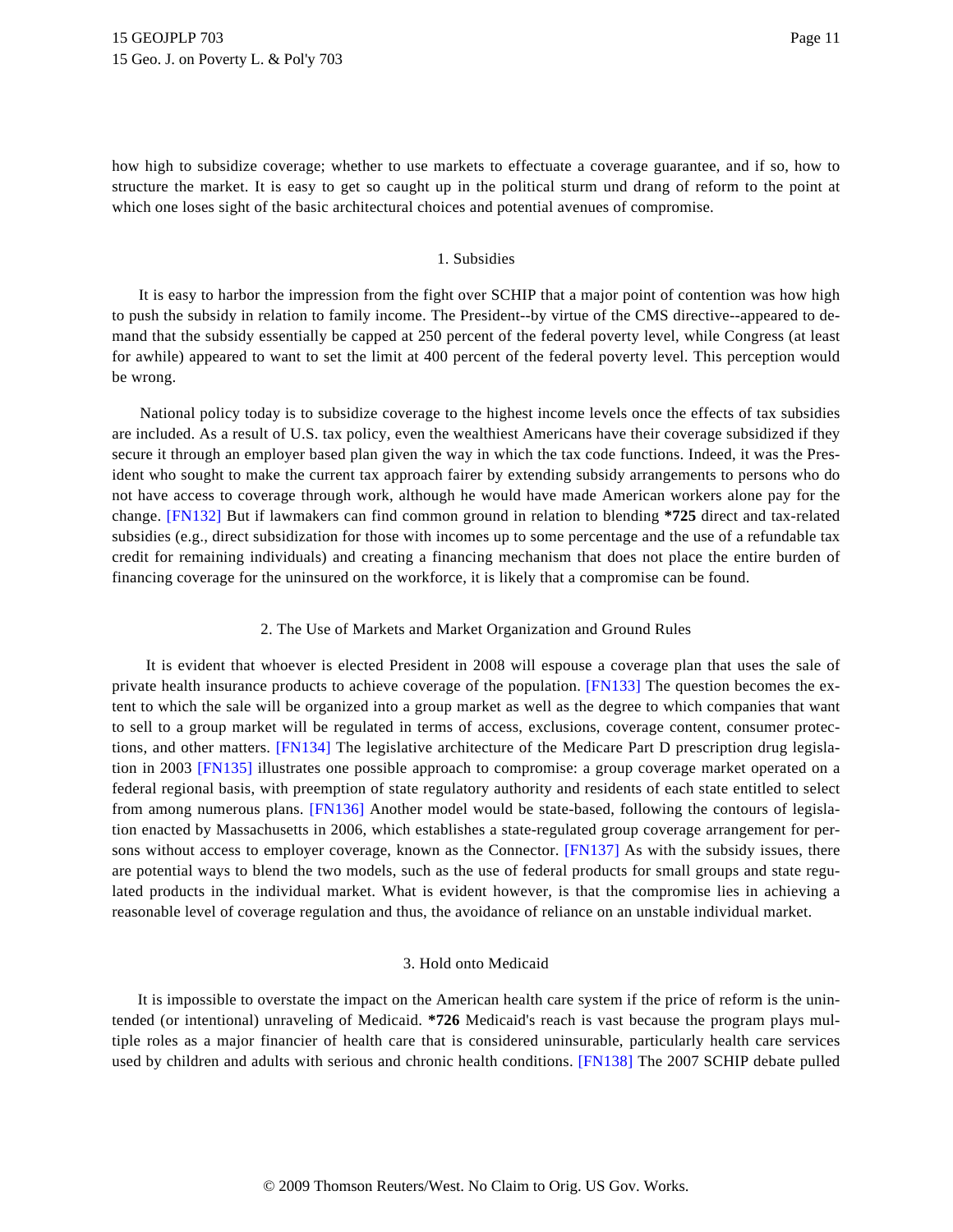back the curtain somewhat on the extent to which the Medicaid program is under attack and the degree to which efforts to broaden its reach add to the political heat surrounding health reform.

<span id="page-11-1"></span><span id="page-11-0"></span>Medicaid is, to be sure, a vast entitlement. But much of its costs arise because, as one writer has noted, the program is the workhorse of the American health care system, doing jobs no one else will do and burdened by rampant underlying health care costs that help drive total program spending. [\[FN139\]](#page-23-5) There is no question that in Medicaid's absence, there simply would be no financing mechanism for both institutional and communitybased services for children and adults whose health needs--whether moderate or severe--extend beyond the limits of conventional health insurance products. [\[FN140\]](#page-23-6) Whether Medicaid continues as a primary insurer for certain population or as a supplemental source of coverage, offering essentially an additional coverage tier for persons with serious and chronic health conditions, remains to be resolved. But what is eminently unworkable is to leave children and adults with chronic illnesses and conditions without a means of coverage for extended health needs. The SCHIP battle underscored the degree to which a serious discussion about how to juxtapose Medicaid within and against other insurance reforms, will be a major aspect of national health reform.

# Don't start with children unless the legislative power to act is strong and children are viewed as part of a broader effort

<span id="page-11-2"></span>Phasing with children is a popular notion. Senator Obama's health care reform plan would phase in children first. Over the years, politicians and candidates have espoused the notion of phasing in children first; indeed, Senator Barak Obama would mandate coverage of children. [\[FN141\]](#page-23-7) Starting with children is popular in two respects. First, compared to adults, children are exceedingly low-cost, particularly when one considers the existing Medicaid and SCHIP federal and state expenditure offsets. [\[FN142\]](#page-23-8) Second, the 1997 enactment of SCHIP itself shows that children can serve as political common ground.

<span id="page-11-5"></span><span id="page-11-4"></span><span id="page-11-3"></span>But the enactment of SCHIP serves to underscore another fact: it is too easy to relegate children's coverage to a structurally unsustainable non-entitlement model and, indeed, to use the cover of children to weaken a structurally more **\*727** robust form of coverage. SCHIP's non-entitlement, fixed allocation structure [\[FN143\]](#page-23-9) is the antithesis of Medicaid's open-ended entitlement financing scheme [\[FN144\]](#page-23-10) that is capable of growing and evolving as the size of the population in need grows, as health care costs increase, and as health care needs become more complex. SCHIP, on the other hand, is punctuated by a history of funding shortfalls, under-financing in relation to need, and fights over what proportion of children in need will be served. Simply put, SCHIP does not offer the type of dynamic financing platform on which to build a sustainable approach to health care financing, and only in the case of the politically weakest population--children--would such a platform even have been suggested. (Note in contrast that the Medicare Part D prescription drug reform rests on open-ended entitlement spending. While market strategies are used to attempt to contain costs, expenditures will automatically rise along with need and the cost of treatment).

Unless the legislative power to act is overwhelming, and unless children's coverage is viewed as part of a broader reform effort, the SCHIP experience underscores the problems with putting children first. It simply is too easy to create a program that is financially too weak to carry out its mission and yet still call it progress. Health reforms for children need to be understood from the beginning as part of a broader effort to extend affordable and appropriate coverage to the entire population, since children on their own have demonstrated a unique lack of the type of political power essential to building a sufficiently robust platform for national health reform.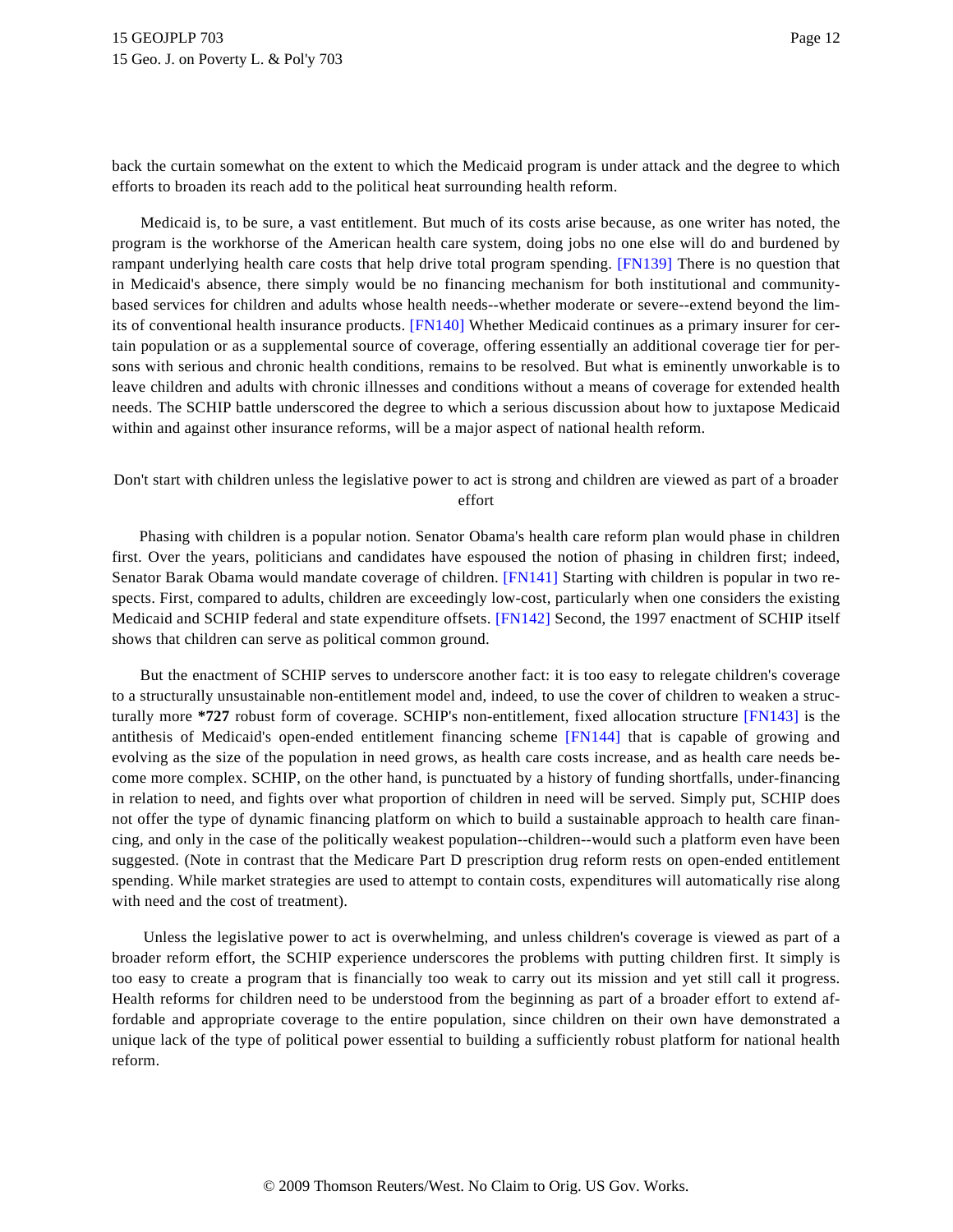4. Political Accommodation is One Thing, Political Expediency, Another

SCHIP was a little creature of the politics of its time when it was enacted in 1997. For a number of reasons, some good and others not so good, lawmakers came together to create a modest program that ultimately proved beneficial to low income children.

By contrast, in 2007, political expediency favored deadlock rather than accommodation with influential policymakers believing that their immediate interests were best served by not finding a middle ground. One can only surmise that the theory here was that the program could automatically be extended as it was and no one would be the worse for the gridlock. In reality of course, several million children who might have gotten help but went without coverage did suffer, as well as the children in states that were instructed to roll back coverage in the August  $17<sup>th</sup>$  2007 directive. The problem with political expediency is that not only does it accomplish too little, but it is too easy to overlook consequences of expedient conduct--both good and bad.

**\*728** When and if it ever arrives, national health reform will necessitate a series of grand political compromises around a domestic policy matter that has almost no parallel in U.S. policy and whose resolution carriers profound national social and economic consequences. It is important not to fritter away the next great opportunity for health reform on something so modest as reauthorizing SCHIP. Hopefully the  $111<sup>th</sup>$  Congress will set its aims the next time at a level that is commensurate with the long-term interests of all children and their families.

<span id="page-12-0"></span>[\[FNa1\].](#page-0-0) Harold and Jane Hirsh Professor of Health Law and Policy and Chair, Department of Health Policy, The George Washington University School of Public Health and Health Services. © 2009, Sara Rosenbaum.

<span id="page-12-1"></span>[\[FN1\]](#page-0-1). The President's first veto message was delivered to the House of Representatives on Oct. 3, 2007. Message to the House of Representatives from George W. Bush, President of the United States (October 3, 2007), http:// www.whitehouse.gov/news/releases/2007/10/20071003-2.html. The second message was delivered on December 13, 2007. In his first veto message, the President explained that the legislation would "move health care in this country in the wrong direction" because of the income range of the families aided and the measure's impact on the private health insurance market. The second veto message was a reiteration of the first. The House of Representatives failed to override the second veto on January 23, 2008. For the full reauthorization history, *see* KAISER COMMISSION ON MEDICAID AND THE UNINSURED, STATE CHILDREN'S HEALTH IN-SURANCE PROGRAM (SCHIP): REAUTHORIZATION HISTORY (2008), http:// www.kff.org/medicaid/upload/7743.pdf.

<span id="page-12-2"></span>[\[FN2\]](#page-0-2). Many of these can be seen if one simply Googles "State Children's Health Insurance Program." As of May 3, 2008, 1.2 million entries can be reviewed.

<span id="page-12-3"></span>[\[FN3\]](#page-0-3). Medicare, Medicaid, and SCHIP Extension Act of 2007, [Pub. L. No. 110-173, 121 Stat. 2492 \(2007](http://www.westlaw.com/Find/Default.wl?rs=dfa1.0&vr=2.0&DB=1077005&DocName=UU%28IF20FA160BD-5611DC992AE-23106BA27C5%29&FindType=l)). The White House Press Statement issued when the measure was signed into law stated in pertinent part that "we can be assured that children will continue to have coverage." Press Release, The White House, Statement by the Press Secretary On Passage of SCHIP Legislation (Dec. 19, 2007) http://www.whitehouse.gov/news/releases/2007/12/20071219-11.html. What the Press Statement omitted was the approximately 4 million additional children who also would have received coverage under H.R. 976, the original reauthorization measure. KAISER COMMISSION ON MEDICAID AND THE UNINSURED, *supra* note 1. This statement also made no mention of the Administration's August 17, 2007 directive imposing new limits on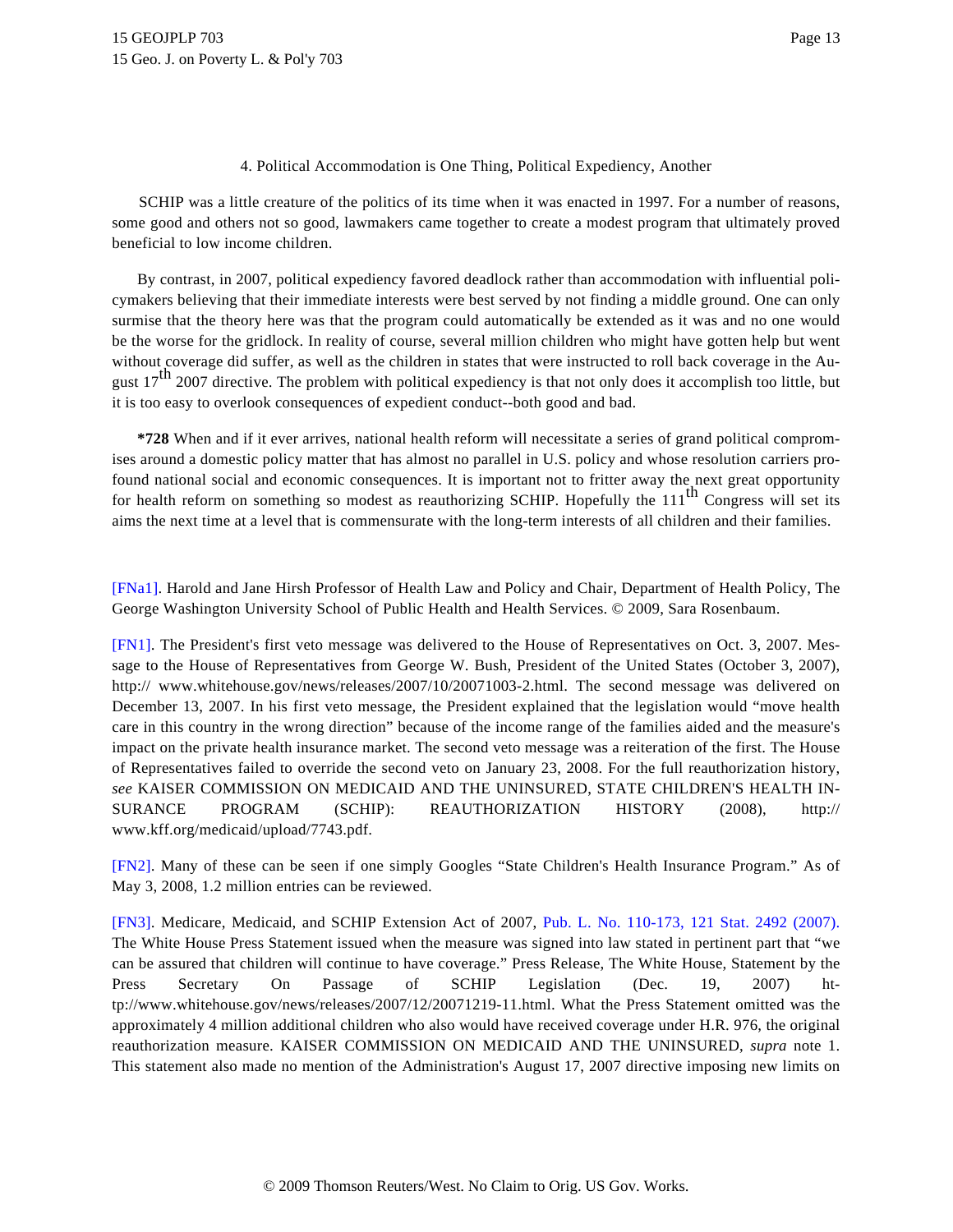state child health coverage options under current law. Centers for Medicare and Medicaid Services, State Health Official Letter 07-001 (August 17, 2007), *available at* http:// www.cms.hhs.gov/smdl/downloads/SHO081707.pdf. One study estimates that nearly half of all children will be affected by the directive. CINDY MANN AND MICHAEL ODEH, GEORGETOWN PUBLIC POLICY INSTI-TUTE CENTER FOR CHILDREN AND FAMILIES, MOVING BACKWARD: STATUS REPORT ON IM-PACT OF THE AUGUST 17TH SCHIP DIRECTIVE TO IMPOSE NEW LIMITS ON STATES' ABILITY TO COVER UNINSURED CHILDREN (2007), http://ccf.georgetown.edu/index/cms-filesystem-action?file=ccf% 20publications/federal%20schip%20policy/movingbackward1212.pdf.

<span id="page-13-0"></span>[\[FN4\]](#page-0-4). Having worked on federal legislative health reform matters for more than 30 years, I (and all of my colleagues) have become accustomed to the cognitive dissonance that frequently characterizes the dichotomy between public battles and private discussions.

<span id="page-13-1"></span>[\[FN5\]](#page-0-5). For a comprehensive review of the federal budget process and health policy, *see* Timothy Westmoreland, *[Standard Errors: How Budget Rules Distort Lawmakin](http://www.westlaw.com/Find/Default.wl?rs=dfa1.0&vr=2.0&DB=1146&FindType=Y&SerialNum=0332116906)g*[, 95 GEO. L.J. 1555 \(2007](http://www.westlaw.com/Find/Default.wl?rs=dfa1.0&vr=2.0&DB=1146&FindType=Y&SerialNum=0332116906)). For an excellent specific article on the budget process and national health reform, see Timothy Westmoreland, *[Can We Get There From](http://www.westlaw.com/Find/Default.wl?rs=dfa1.0&vr=2.0&DB=1146&FindType=Y&SerialNum=0336014549) [Here? Universal Health Insurance and the Congressional Budget Process](http://www.westlaw.com/Find/Default.wl?rs=dfa1.0&vr=2.0&DB=1146&FindType=Y&SerialNum=0336014549)*[, 96 GEO. L.J. 523 \(2008\)](http://www.westlaw.com/Find/Default.wl?rs=dfa1.0&vr=2.0&DB=1146&FindType=Y&SerialNum=0336014549).

<span id="page-13-2"></span>[\[FN6\]](#page-0-6). For a brief background on the role of cost estimation in health reform legislation, see Congressional Budget Office, Background on Cost Estimates, http://www.cbo.gov/CEBackground.shtml (last visited August 25, 2008). For a discussion of the significance of baselines, see Timothy Westmoreland, *[Standard Errors: How](http://www.westlaw.com/Find/Default.wl?rs=dfa1.0&vr=2.0&DB=1146&FindType=Y&ReferencePositionType=S&SerialNum=0332116906&ReferencePosition=1569) [Budget Rules Distort Lawmaking](http://www.westlaw.com/Find/Default.wl?rs=dfa1.0&vr=2.0&DB=1146&FindType=Y&ReferencePositionType=S&SerialNum=0332116906&ReferencePosition=1569)*[, 95 GEO. L.J. 1555, 1569-75 \(2007\)](http://www.westlaw.com/Find/Default.wl?rs=dfa1.0&vr=2.0&DB=1146&FindType=Y&ReferencePositionType=S&SerialNum=0332116906&ReferencePosition=1569).

<span id="page-13-3"></span>[\[FN7\]](#page-0-7). Senators Edward Kennedy (D-Mass.) and Orrin Hatch (R-Utah), longtime Senate colleagues, were the two prime sponsors of the original SCHIP legislation. Sara Rosenbaum et al., *The Children's Hour*, HEALTH AFFAIRS, Jan.-Feb. 1998, at 75-89; *see also* GEORGETOWN CENTER FOR CHILDREN AND FAMILIES, TOO CLOSE TO TURN BACK: COVERING AMERICA'S CHILDREN (2006), *available at* http:// ccf.georgetown.edu/index/cms-filesystem-action?file=ccf%20publications/federal%20schip%p olicy/ too%20close%C20to%C20turn%20back.pdf.

<span id="page-13-4"></span>[\[FN8\]](#page-0-8). *See, e.g.*, JEANNE M. LAMBREW, COMMONWEALTH FUND, THE STATE CHILDREN'S HEALTH INSURANCE PROGRAM: PAST, PRESENT AND FUTURE (2007), *available at* http:// www.commonwealthfund.org/usr\_doc/991\_Lambrew\_SCHIP\_past\_present\_future.pdf? section=4039 (last visited October 25, 2008) (detailing program achievements, pp. 6-12, including coverage of an additional 6.1 million children, reductions in the rate of uninsured children, reduction in unmet health needs, an increased rate in the receipt of preventive care, and some evidence of improvements in health itself); Genevieve Kenney and Justin Yee, *SCHIP at a Crossroads: Experiences to Date and Challenges Ahead*, 26 HEALTH AFFAIRS (2007) 356, 359-360 (noting SCHIP's effects on improving access to care and reducing racial and ethnic disparities in health care).

<span id="page-13-5"></span>[\[FN9\]](#page-0-9). [Pub. L. 105-33, 111 Stat. 251 \(1997\).](http://www.westlaw.com/Find/Default.wl?rs=dfa1.0&vr=2.0&DB=1077005&DocName=UU%28I5A19510DA2-EC4F7F9E8C2-6D05F7D07A4%29&FindType=l)

<span id="page-13-6"></span>[\[FN10\]](#page-1-0). [Pub. L. 93-344, 88 Stat. 297 \(1974](http://www.westlaw.com/Find/Default.wl?rs=dfa1.0&vr=2.0&DB=1077005&DocName=UU%28I96C562D300-9A439FA3541-C6922FA5C35%29&FindType=l)) (codified as amended at [2 U.S.C. §§ 60](http://www.westlaw.com/Find/Default.wl?rs=dfa1.0&vr=2.0&DB=1000546&DocName=2USCAS601&FindType=L)[1-88 \(2004](http://www.westlaw.com/Find/Default.wl?rs=dfa1.0&vr=2.0&DB=1000546&DocName=2USCAS688&FindType=L))). The legislation, which has been amended on several occasions, is supplemented by special Senate and House rules governing consideration of the budget. *See* MARTHA COVEN & RICHARD COGAN, CTR. ON BUDGET & POLICY PRIORITIES, INTRODUCTION TO THE FEDERAL BUDGET PROCESS 5-6 (2007), *available at* http://www.cbpp.org/3-7-03bud.pdf.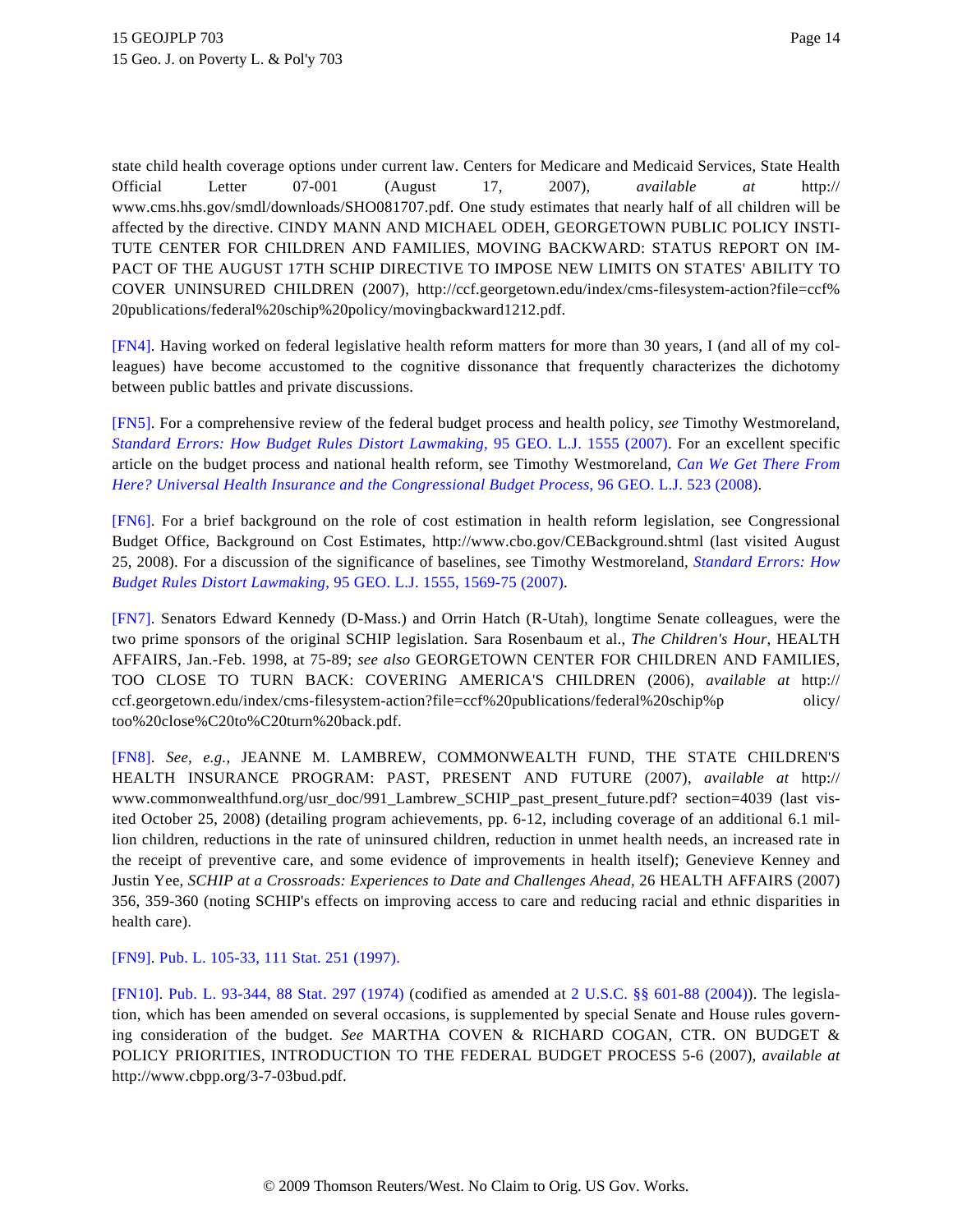<span id="page-14-0"></span>[\[FN11\]](#page-1-1). A large portion of direct federal outlays are predetermined because they represent mandatory expenditures. Nonetheless, because these expenditures are the result of the legislative process one way or the other, Congress has plenary authority to alter the terms of spending and taxation and frequently does so. *See* Westmoreland, *supra* note 6, at 1565.

<span id="page-14-1"></span>[\[FN12\]](#page-1-2). For an excellent and simple overview of the Congressional budget process, see COVEN & COGAN, *supra* note 10, at 5-6.

<span id="page-14-2"></span>[\[FN13\]](#page-1-3). *Id*.

<span id="page-14-3"></span>[\[FN14\]](#page-1-4). For a discussion of the different types of spending in federal budgeting, see Westmoreland, *supra* note 6, at 1564-69.

<span id="page-14-4"></span>[\[FN15\]](#page-1-5). The Kaiser Commission on Medicaid and the Uninsured has created a user-friendly interactive "timeline" chart showing these and other legislative reforms. Kaiser Family Foundation, Medicaid: A Timeline of Key Developments, http://www.kff.org/medicaid/medicaid\_timeline.cfm (last visited May 3, 2008).

<span id="page-14-5"></span>[\[FN16\]](#page-1-6). Sara Rosenbaum & Kathleen Maloy, *The [Law of Unintended Consequences: The 1996 Personal R](http://www.westlaw.com/Find/Default.wl?rs=dfa1.0&vr=2.0&DB=1216&FindType=Y&ReferencePositionType=S&SerialNum=0115698058&ReferencePosition=1443)e[sponsibility and Work Opportunity Reconciliation Act and its Impact on Medicaid for Families and Children](http://www.westlaw.com/Find/Default.wl?rs=dfa1.0&vr=2.0&DB=1216&FindType=Y&ReferencePositionType=S&SerialNum=0115698058&ReferencePosition=1443)*, 60 [OHIO ST. L.J. 1443, 1443-44 \(1999](http://www.westlaw.com/Find/Default.wl?rs=dfa1.0&vr=2.0&DB=1216&FindType=Y&ReferencePositionType=S&SerialNum=0115698058&ReferencePosition=1443)). For an interesting discussion of how close lawmakers came to repealing Medicaid, see Honorable Bob Graham, *Medicaid Reform: Saving an American Success Story*, 23 F. ST. U. L. REV. 917 (1996). Senator Graham was instrumental in saving the program. *See also* Colleen Grogan and Eric Patashnik, *Between Welfare Medicine and Mainstream Entitlement: Medicaid at the Political Crossroads*, 28 J. HEALTH POL. POL'Y & L. 821 (2003).

<span id="page-14-6"></span>[\[FN17\]](#page-1-7). Sara Rosenbaum, *SCHIP Reconsidered*, 26 HEALTH AFFAIRS w608, w611 (2007).

<span id="page-14-7"></span>[\[FN18\]](#page-1-8). Rosenbaum et al., *supra* note 7, at 76.

<span id="page-14-8"></span>[\[FN19\]](#page-1-9). *See* Explanation of Medicaid eligibility categories at CCH Medicare/Medicaid Guide ¶14,211 and specific descriptions of eligibility categories at §§ 14,231-14,271.

<span id="page-14-9"></span>[\[FN20\]](#page-1-10). For example, at its SCHIP page, Wikipedia offers the same myth repeatedly told about SCHIP, namely, that it represented the largest expansion of health insurance coverage for children in the U.S. since the enactment of Medicaid. Wikipedia, State Children's Health Insurance Program, http:// en.wikipedia.org/wiki/State\_Children's\_Health\_Insurance\_Program (last visited May 3, 2008). In fact, the Medicaid reforms enacted between 1984 and 1990, which phased in coverage of all low-income children, essentially tripled the program's size. For a complete description of all Medicaid reforms enacted between 1984 and 1990 that relate to coverage expansions for children, *see* CONGRESSIONAL RESEARCH SERVICE, MEDICAID SOURCE BOOK: BACKGROUND DATA AND ANALYSIS (1993 UPDATE) 35-36 (GPO 1993). In 1980, prior to the period of reform, the number of child Medicaid beneficiaries stood at 9.3 million. *Id*. at table II-20 o. 160. By 1997, 21 million children were enrolled in Medicaid, and by 2004, the number of Medicaid-enrolled children had reached nearly 28 million. JEANNE LAMBREW, THE COMMONWEALTH FUND, THE STATE CHILDREN'S HEALTH INSURANCE PROGRAM: PAST, PRESENT AND FUTURE 7 fig.2, 17 (2007), *available at* http://www.commonwealthfund.org/usr\_doc/991\_Lambrew\_SCHIP\_past\_present\_ future.pdf?section=4039.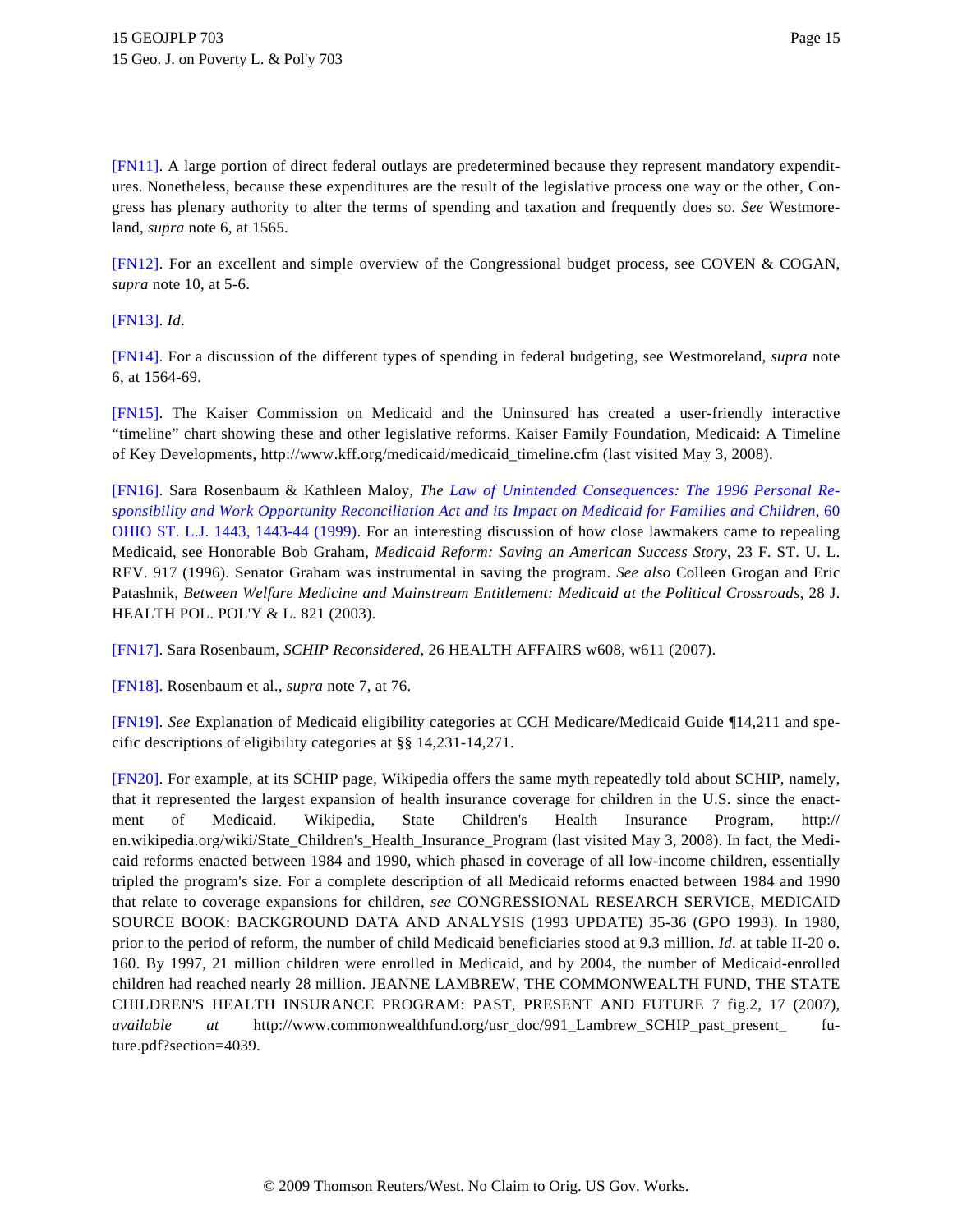<span id="page-15-0"></span>[\[FN21\]](#page-1-11). Efforts by Senators Jay Rockefeller (D. W. Va.) and the late Senator John Chafee (R. Rhode Island), S. 674, 105th Cong.  $(1^{st}$  Sess. 1997), to substitute a modified Medicaid coverage expansion option in lieu of a separate SCHIP statute failed. Robert Pear, *Senate Panel Rebuffs Clinton on Child Health Plan*, N.Y. TIMES, June 18, 1997. Senior Congressional staff were not shy during the conferencing of SCHIP about vocalizing the importance of establishing a separate non-entitlement statute under the Act that offered a fundamentally different, non-entitlement approach to financing coverage of low-income populations.

<span id="page-15-1"></span>[\[FN22\]](#page-1-12). Despite the mounting legal uncertainty that surrounds Medicaid as an enforceable legal right, the law's provisions on coverage of eligible individuals continue to be interpreted as a privately enforceable legal right. *See* TIMOTHY STOLTZFUS JOST, DISENTITLEMENT? 162-78 (2003). For perhaps the most scholarly discussion of the evolution of private enforcement actions under Medicaid, see [Sanchez v. Johnson, 416 F. 3d 1051](http://www.westlaw.com/Find/Default.wl?rs=dfa1.0&vr=2.0&DB=506&FindType=Y&SerialNum=2007065436) [\(9th Cir. 2005\)](http://www.westlaw.com/Find/Default.wl?rs=dfa1.0&vr=2.0&DB=506&FindType=Y&SerialNum=2007065436).

<span id="page-15-2"></span>[\[FN23\]](#page-1-13). [42 U.S.C. § 1397bb\(b\)\(4](http://www.westlaw.com/Find/Default.wl?rs=dfa1.0&vr=2.0&DB=1000546&DocName=42USCAS1397BB&FindType=L&ReferencePositionType=T&ReferencePosition=SP_6ad60000aeea7)) (2008). No state that operates a separately administered SCHIP program (as opposed to using its funds to expand Medicaid) has elected to establish its own SCHIP program as a legal entitlement. *See also* Sara Rosenbaum et. al., *[Devolution of Authority and Public Health Insurance Design: National](http://www.westlaw.com/Find/Default.wl?rs=dfa1.0&vr=2.0&DB=141530&FindType=Y&ReferencePositionType=S&SerialNum=0288203039&ReferencePosition=49) [Study Reveals an Impact on Low Income Children](http://www.westlaw.com/Find/Default.wl?rs=dfa1.0&vr=2.0&DB=141530&FindType=Y&ReferencePositionType=S&SerialNum=0288203039&ReferencePosition=49)*[, 1 HOUS. J. HEALTH L. & POL'Y 33, 49 \(2001\)](http://www.westlaw.com/Find/Default.wl?rs=dfa1.0&vr=2.0&DB=141530&FindType=Y&ReferencePositionType=S&SerialNum=0288203039&ReferencePosition=49).

<span id="page-15-3"></span>[\[FN24\]](#page-1-14). [42 U.S.C. § 1396a\(a\)\(10\)\(A\)](http://www.westlaw.com/Find/Default.wl?rs=dfa1.0&vr=2.0&DB=1000546&DocName=42USCAS1396A&FindType=L&ReferencePositionType=T&ReferencePosition=SP_e885000032de6), [\(a\)\(14\)](http://www.westlaw.com/Find/Default.wl?rs=dfa1.0&vr=2.0&DB=1000546&DocName=42USCAS1396A&FindType=L&ReferencePositionType=T&ReferencePosition=SP_e4fa0000ffa55) (2008).

<span id="page-15-4"></span>[\[FN25\]](#page-1-15). [42 U.S.C. § 1397cc\(2008\)](http://www.westlaw.com/Find/Default.wl?rs=dfa1.0&vr=2.0&DB=1000546&DocName=42USCAS1397CC&FindType=L).

<span id="page-15-5"></span>[\[FN26\]](#page-1-16). *See* Sara Rosenbaum & Paul Wise, *Crossing the Medicaid-Private Health Insurance Divide: The Case of EPSDT*, 26 HEALTH AFFAIRS 382, 389-90 (2007).

<span id="page-15-6"></span>[\[FN27\]](#page-1-17). [42 U.S.C. § 1396 \(2008\)](http://www.westlaw.com/Find/Default.wl?rs=dfa1.0&vr=2.0&DB=1000546&DocName=42USCAS1396&FindType=L).

<span id="page-15-7"></span>[\[FN28\]](#page-1-17). [42 U.S.C. § 1397aa\(c\)](http://www.westlaw.com/Find/Default.wl?rs=dfa1.0&vr=2.0&DB=1000546&DocName=42USCAS1397AA&FindType=L&ReferencePositionType=T&ReferencePosition=SP_4b24000003ba5) (2008).

<span id="page-15-8"></span>[\[FN29\]](#page-1-18). [42 U.S.C. § 1397dd\(a\)](http://www.westlaw.com/Find/Default.wl?rs=dfa1.0&vr=2.0&DB=1000546&DocName=42USCAS1397DD&FindType=L&ReferencePositionType=T&ReferencePosition=SP_8b3b0000958a4) (2008).

<span id="page-15-9"></span>[\[FN30\]](#page-1-19). *Compare* [42 U.S.C. § 1396 \(2008\)](http://www.westlaw.com/Find/Default.wl?rs=dfa1.0&vr=2.0&DB=1000546&DocName=42USCAS1396&FindType=L) *with* [42 U.S.C. § 1397aa\(c\)](http://www.westlaw.com/Find/Default.wl?rs=dfa1.0&vr=2.0&DB=1000546&DocName=42USCAS1397AA&FindType=L&ReferencePositionType=T&ReferencePosition=SP_4b24000003ba5) (2008).

<span id="page-15-10"></span>[\[FN31\]](#page-2-0). [42 U.S.C. §§ 1397a](http://www.westlaw.com/Find/Default.wl?rs=dfa1.0&vr=2.0&DB=1000546&DocName=42USCAS1397AA&FindType=L)[a-1397cc \(2008\)](http://www.westlaw.com/Find/Default.wl?rs=dfa1.0&vr=2.0&DB=1000546&DocName=42USCAS1397CC&FindType=L).

<span id="page-15-11"></span>[\[FN32\]](#page-2-1). [42 U.S.C. § 1397dd\(a\)](http://www.westlaw.com/Find/Default.wl?rs=dfa1.0&vr=2.0&DB=1000546&DocName=42USCAS1397DD&FindType=L&ReferencePositionType=T&ReferencePosition=SP_8b3b0000958a4) (2008).

<span id="page-15-12"></span>[\[FN33\]](#page-2-2). *Id*.

<span id="page-15-13"></span>[\[FN34\]](#page-2-3). The state allotment formula is set forth at [42 U.S.C. § 1397dd\(b\)](http://www.westlaw.com/Find/Default.wl?rs=dfa1.0&vr=2.0&DB=1000546&DocName=42USCAS1397DD&FindType=L&ReferencePositionType=T&ReferencePosition=SP_a83b000018c76) (2008).

<span id="page-15-14"></span>[\[FN35\]](#page-2-3). [42 U.S.C. § 1397cc\(a\)](http://www.westlaw.com/Find/Default.wl?rs=dfa1.0&vr=2.0&DB=1000546&DocName=42USCAS1397CC&FindType=L&ReferencePositionType=T&ReferencePosition=SP_8b3b0000958a4). The term "child health assistance" is defined at [42 U.S.C. § 1397jj\(a\)](http://www.westlaw.com/Find/Default.wl?rs=dfa1.0&vr=2.0&DB=1000546&DocName=42USCAS1397JJ&FindType=L&ReferencePositionType=T&ReferencePosition=SP_8b3b0000958a4) (2008).

<span id="page-15-15"></span>[\[FN36\]](#page-2-4). [42 U.S.C. § 1397bb\(b\)\(4\)](http://www.westlaw.com/Find/Default.wl?rs=dfa1.0&vr=2.0&DB=1000546&DocName=42USCAS1397BB&FindType=L&ReferencePositionType=T&ReferencePosition=SP_6ad60000aeea7) (2008).

<span id="page-15-16"></span>[\[FN37\]](#page-2-5). One problem with a program whose funds are subject to the ups and downs of the annual Congressional appropriations process is that states face great uncertainty in designing and administering programs that experience elasticity and growth, as is the case with a need based insurance program such as SCHIP. States simply don't know if their needs will exceed their allotments in any given year and thus may cut back and curtail cover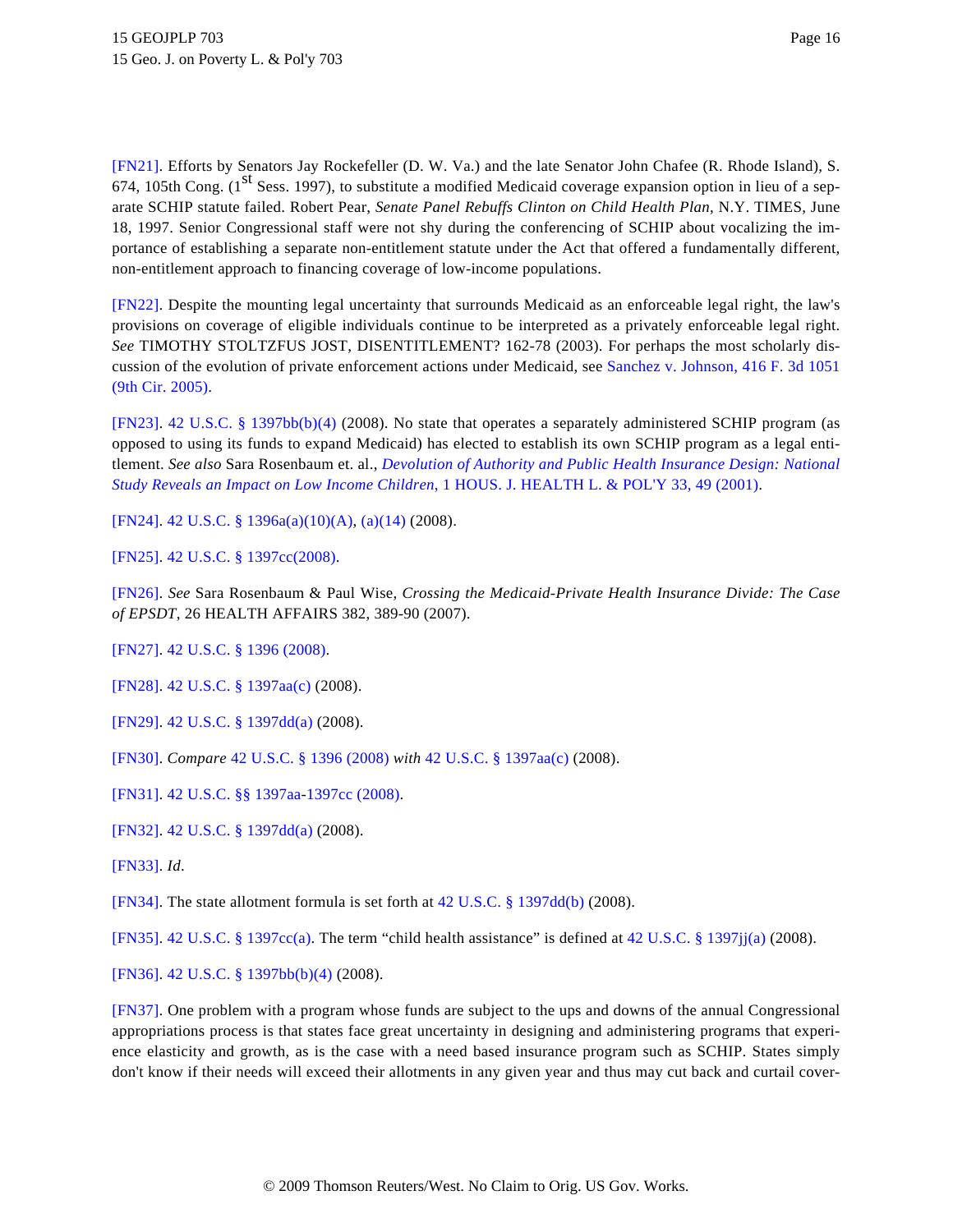age in anticipation of funding shortfalls. Genevieve Kenney and Debbie Chang, *The State Children's Health Insurance Program: Successes, Shortcomings, and Challenges*, HEALTH AFFAIRS, Sept./Oct. 2004, at 51, 57-58. Congress has revisited this problem by amending the law to allow states to carry over funds and to redistribute unused funds. [42 U.S.C. § 1397dd\(g\)](http://www.westlaw.com/Find/Default.wl?rs=dfa1.0&vr=2.0&DB=1000546&DocName=42USCAS1397DD&FindType=L&ReferencePositionType=T&ReferencePosition=SP_16f4000091d86) (2008).

<span id="page-16-0"></span>[\[FN38\]](#page-2-6). Donna Cohen Ross and Laura Cox, Kaiser Commission on Medicaid and the Uninsured, OUT IN THE COLD: ENROLLMENT FREEZES IN SIX STATE CHILDREN'S HEALTH INSURANCE PROGRAMS WITHHOLD COVERAGE FROM ELIGIBLE CHILDREN (December, 2003), *available at* http://www.kff.org/medicaid/4159.cfm (last visited May 3, 2008).

<span id="page-16-1"></span>[\[FN39\]](#page-2-7). [42 U.S.C. § 1397dd\(d\)](http://www.westlaw.com/Find/Default.wl?rs=dfa1.0&vr=2.0&DB=1000546&DocName=42USCAS1397DD&FindType=L&ReferencePositionType=T&ReferencePosition=SP_5ba1000067d06) (2008), added by the Deficit Reduction Act of 2005, [Pub. L. 109-171 §§ 6101\(a\)](http://www.westlaw.com/Find/Default.wl?rs=dfa1.0&vr=2.0&DB=1077005&DocName=UU%28I8C07B6609C-AA11DA90E8D-87FFEC6AE2E%29&FindType=l) and (b) (2008).

<span id="page-16-2"></span>[\[FN40\]](#page-2-8). [42 U.S.C. § 1397dd\(2008\)](http://www.westlaw.com/Find/Default.wl?rs=dfa1.0&vr=2.0&DB=1000546&DocName=42USCAS1397DD&FindType=L).

<span id="page-16-3"></span>[\[FN41\]](#page-2-9). [42 U.S.C. § 1397dd\(b\)\(3\)](http://www.westlaw.com/Find/Default.wl?rs=dfa1.0&vr=2.0&DB=1000546&DocName=42USCAS1397DD&FindType=L&ReferencePositionType=T&ReferencePosition=SP_d801000002763) (2008).

<span id="page-16-4"></span>[\[FN42\]](#page-2-10). [42 U.S.C. § 1397aa\(b\)](http://www.westlaw.com/Find/Default.wl?rs=dfa1.0&vr=2.0&DB=1000546&DocName=42USCAS1397AA&FindType=L&ReferencePositionType=T&ReferencePosition=SP_a83b000018c76) (2008).

<span id="page-16-5"></span>[\[FN43\]](#page-2-11). [42 U.S.C. § 1397cc\(b\)](http://www.westlaw.com/Find/Default.wl?rs=dfa1.0&vr=2.0&DB=1000546&DocName=42USCAS1397CC&FindType=L&ReferencePositionType=T&ReferencePosition=SP_a83b000018c76) (2008).

<span id="page-16-6"></span>[\[FN44\]](#page-2-12). Calculations by author using the enhanced federal medical assistance percentage formula described in [42 U.S.C. § 1397ee\(a\)](http://www.westlaw.com/Find/Default.wl?rs=dfa1.0&vr=2.0&DB=1000546&DocName=42USCAS1397EE&FindType=L&ReferencePositionType=T&ReferencePosition=SP_8b3b0000958a4) and [\(b\)](http://www.westlaw.com/Find/Default.wl?rs=dfa1.0&vr=2.0&DB=1000546&DocName=42USCAS1397EE&FindType=L&ReferencePositionType=T&ReferencePosition=SP_a83b000018c76) (2008).

<span id="page-16-7"></span>[\[FN45\]](#page-2-13). [42 U.S.C. § 1396a\(a\)\(10\)](http://www.westlaw.com/Find/Default.wl?rs=dfa1.0&vr=2.0&DB=1000546&DocName=42USCAS1396A&FindType=L&ReferencePositionType=T&ReferencePosition=SP_fdce000026d86)(a)(i) (2008).

<span id="page-16-8"></span>[\[FN46\]](#page-2-14). [42 U.S.C. § 1397ee\(c\)\(2\)\(A\)](http://www.westlaw.com/Find/Default.wl?rs=dfa1.0&vr=2.0&DB=1000546&DocName=42USCAS1397EE&FindType=L&ReferencePositionType=T&ReferencePosition=SP_5205000097ee7) (2008).

<span id="page-16-9"></span>[\[FN47\]](#page-2-15). [42 U.S.C. § 1397jj\(b\)](http://www.westlaw.com/Find/Default.wl?rs=dfa1.0&vr=2.0&DB=1000546&DocName=42USCAS1397JJ&FindType=L&ReferencePositionType=T&ReferencePosition=SP_a83b000018c76) and [\(c\)\(4\)](http://www.westlaw.com/Find/Default.wl?rs=dfa1.0&vr=2.0&DB=1000546&DocName=42USCAS1397JJ&FindType=L&ReferencePositionType=T&ReferencePosition=SP_0c120000563a1) (2008).

<span id="page-16-10"></span>[\[FN48\]](#page-2-16). Children with family incomes at or below twice the federal poverty level have a very low rate of employer sponsored coverage. In 2006, only 13.7% of children living in households with annual incomes at or below \$20,000 had employer-sponsored health insurance, while only slightly more than three percent were covered through individually purchased plans. KAISER FAMILY FOUNDATION, THE UNINSURED: A PRIMER, http://www.kff.org/uninsured/7451.cfm. Table 2.

<span id="page-16-11"></span>[\[FN49\]](#page-2-17). Unlike SCHIP, Medicaid requires state agencies to pursue available "third party liability" but does not prevent dual coverage. [42 U.S.C. § 1396a\(a\)\(25\)](http://www.westlaw.com/Find/Default.wl?rs=dfa1.0&vr=2.0&DB=1000546&DocName=42USCAS1396A&FindType=L&ReferencePositionType=T&ReferencePosition=SP_fd76000067cd6).

<span id="page-16-12"></span>[\[FN50\]](#page-2-18). [42 U.S.C. § 1396a\(cc](http://www.westlaw.com/Find/Default.wl?rs=dfa1.0&vr=2.0&DB=1000546&DocName=42USCAS1396A&FindType=L&ReferencePositionType=T&ReferencePosition=SP_3622000086271)) (2008), added by § 6062(a)1)(B) of the Deficit Reduction Act of 2006 [\(P.L.](http://www.westlaw.com/Find/Default.wl?rs=dfa1.0&vr=2.0&DB=1077005&DocName=UU%28I8C07B6609C-AA11DA90E8D-87FFEC6AE2E%29&FindType=l) [109-171](http://www.westlaw.com/Find/Default.wl?rs=dfa1.0&vr=2.0&DB=1077005&DocName=UU%28I8C07B6609C-AA11DA90E8D-87FFEC6AE2E%29&FindType=l)).

<span id="page-16-13"></span>[\[FN51\]](#page-3-0). LISA DUBAY, KAISER FAMILY FOUNDATION, EXPANSIONS IN PUBLIC HEALTH INSUR-ANCE AND CROWD OUT: WHAT THE EVIDENCE SAYS 1-2, *available at* http:// www.kff.org/uninsured/loader.cfm?url=/ commonspot/security/getfile.cfm&PageID=13305 (last visited May 3, 2008).

<span id="page-16-14"></span>[\[FN52\]](#page-3-1). 13.5% of poor (family incomes under 100% FPL) children and 36.3% of near-poor children (family incomes 100%-199% FPL) had employer-sponsored coverage in 2006. Kaiser Family Foundation, State Health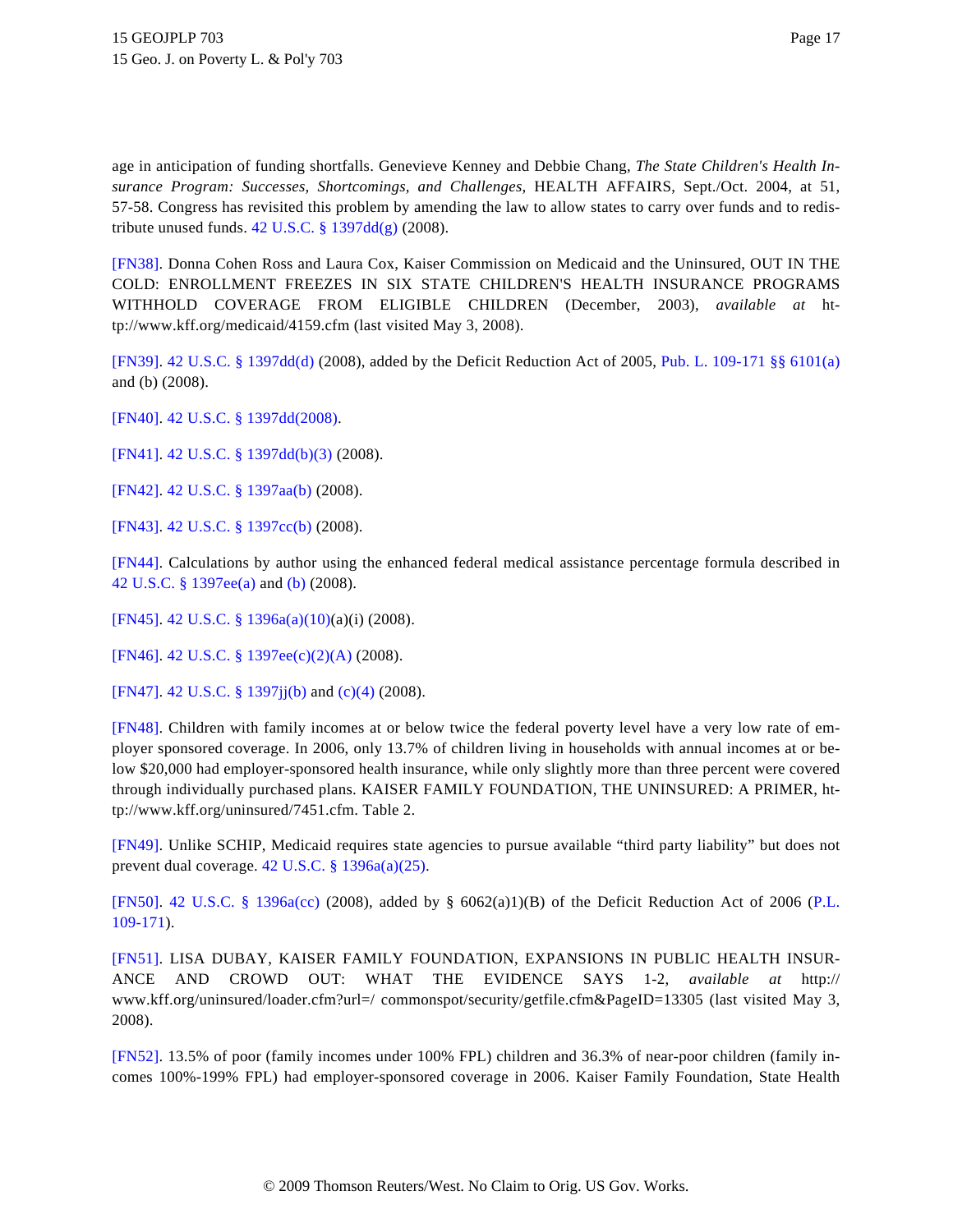Facts Online http:// www.statehealthfacts.org/comparebar.jsp?ind=129&cat=3 (last visited August 26, 2008).

<span id="page-17-0"></span>[\[FN53\]](#page-3-2). For an excellent essay on the politics of "crowdout" see Judy Feder, *Crowd-out and the Politics of Health Reform," National Health Reform and America's Uninsured*, 32 J. LAW, MEDICINE & ETHICS 461 (2004).

<span id="page-17-1"></span>[\[FN54\]](#page-3-3). As of 2006, only slightly more than 55% of *all* children had employer-sponsored coverage. Kaiser Family Foundation, State Health Facts, http://www.statehealthfacts.org/comparebar.jsp?ind=127&cat=3 (last visited August 26, 2008). *See also* Kenney & Yee, *supra* note 8, at 359-360 (reporting that so few children enrolled in the program had employer-sponsored coverage to begin with that as a practical matter, crowdout fears abated).

<span id="page-17-2"></span>[\[FN55\]](#page-3-4). [42 U.S.C. § 1397bb\(a\)\(1\)](http://www.westlaw.com/Find/Default.wl?rs=dfa1.0&vr=2.0&DB=1000546&DocName=42USCAS1397BB&FindType=L&ReferencePositionType=T&ReferencePosition=SP_7b9b000044381) and (2) (2008).

<span id="page-17-3"></span>[\[FN56\]](#page-3-5). [42 U.S.C. § 1397jj \(2008\)](http://www.westlaw.com/Find/Default.wl?rs=dfa1.0&vr=2.0&DB=1000546&DocName=42USCAS1397JJ&FindType=L).

<span id="page-17-4"></span>[\[FN57\]](#page-3-6). *Compare* [42 U.S.C. § 1397jj\(a\)](http://www.westlaw.com/Find/Default.wl?rs=dfa1.0&vr=2.0&DB=1000546&DocName=42USCAS1397JJ&FindType=L&ReferencePositionType=T&ReferencePosition=SP_8b3b0000958a4) (2008) (SCHIP) *with* [42 U.S.C. 1396d\(a\)](http://www.westlaw.com/Find/Default.wl?rs=dfa1.0&vr=2.0&DB=1000546&DocName=42USCAS1396D&FindType=L&ReferencePositionType=T&ReferencePosition=SP_8b3b0000958a4) (2008).

<span id="page-17-5"></span>[\[FN58\]](#page-3-7). [42 U.S.C. § 1397cc\(a\)](http://www.westlaw.com/Find/Default.wl?rs=dfa1.0&vr=2.0&DB=1000546&DocName=42USCAS1397CC&FindType=L&ReferencePositionType=T&ReferencePosition=SP_8b3b0000958a4) (2008).

<span id="page-17-6"></span>[\[FN59\]](#page-3-8). Sara Rosenbaum, Anne Markus, & Colleen Sonosky, *Public Health Insurance Design for Children: The Evolution from Medicaid to SCHIP*, 1 J. HEALTH & BIOMEDICAL LAW 1, 22, 36-38 (2004) (Figure 3 and accompanying tables).

<span id="page-17-7"></span>[\[FN60\]](#page-3-9). Much of the Medicaid and SCHIP technical support provided by the Department of Health Policy involves assisting states in developing and designing their purchasing specifications. Technical assistance tools can be found at George Washington University School of Public Health and Health Services, Institutes and Centers, http:// www.gwumc.edu/sphhs/departments/healthpolicy/chsrp/managed\_care.cfm (last visited May 4, 2008).

<span id="page-17-8"></span>[\[FN61\]](#page-3-10). Children's legal entitlement under Medicaid actually extends beyond services covered under a state Medicaid plan and includes all items and services that fall within the federal definition of "medical assistance." [42 U.S.C. § 1396d\(r\)\(5\)](http://www.westlaw.com/Find/Default.wl?rs=dfa1.0&vr=2.0&DB=1000546&DocName=42USCAS1396D&FindType=L&ReferencePositionType=T&ReferencePosition=SP_bf260000f54b2) (2008).

<span id="page-17-9"></span>[\[FN62\]](#page-3-11). Federal Medicaid regulations give states the option regarding which items and services covered under their state Medicaid plans will be enumerated in contracts with managed care entities. [42 C.F.R. § 438.210](http://www.westlaw.com/Find/Default.wl?rs=dfa1.0&vr=2.0&DB=1000547&DocName=42CFRS438.210&FindType=L).

<span id="page-17-10"></span>[\[FN63\]](#page-3-12). [42 U.S.C. § 1396b\(m\)](http://www.westlaw.com/Find/Default.wl?rs=dfa1.0&vr=2.0&DB=1000546&DocName=42USCAS1396B&FindType=L&ReferencePositionType=T&ReferencePosition=SP_ea62000089cc6) (2008); [42 U.S.C. § 1396u-2 \(2008\)](http://www.westlaw.com/Find/Default.wl?rs=dfa1.0&vr=2.0&DB=1000546&DocName=42USCAS1396U-2&FindType=L).

<span id="page-17-11"></span>[\[FN64\]](#page-3-13). Federal law also prohibits the application of pre-existing condition exclusions and limitations. [42](http://www.westlaw.com/Find/Default.wl?rs=dfa1.0&vr=2.0&DB=1000546&DocName=42USCAS1397CC&FindType=L&ReferencePositionType=T&ReferencePosition=SP_9daf00009de57) [U.S.C. § 1397cc\(f\)\(1\)](http://www.westlaw.com/Find/Default.wl?rs=dfa1.0&vr=2.0&DB=1000546&DocName=42USCAS1397CC&FindType=L&ReferencePositionType=T&ReferencePosition=SP_9daf00009de57) (2008).

<span id="page-17-12"></span>[\[FN65\]](#page-3-14). [42 U.S.C. § 1397cc\(c](http://www.westlaw.com/Find/Default.wl?rs=dfa1.0&vr=2.0&DB=1000546&DocName=42USCAS1397CC&FindType=L&ReferencePositionType=T&ReferencePosition=SP_4b24000003ba5)) (2008). SCHIP historically permitted a more liberal use of cost sharing than allowed under Medicaid, even in the case of near-poor children. *See* Amendments to Medicaid in 2006 as part of the Deficit Reduction Act broaden state cost sharing options. [42 U.S.C. § 1396o\(a\)](http://www.westlaw.com/Find/Default.wl?rs=dfa1.0&vr=2.0&DB=1000546&DocName=42USCAS1396O&FindType=L&ReferencePositionType=T&ReferencePosition=SP_8b3b0000958a4) (2008) as added by § 6041 of the Deficit Reduction Act [\(P.L. 109-171](http://www.westlaw.com/Find/Default.wl?rs=dfa1.0&vr=2.0&DB=1077005&DocName=UU%28I8C07B6609C-AA11DA90E8D-87FFEC6AE2E%29&FindType=l))

<span id="page-17-13"></span>[\[FN66\]](#page-3-15). [42 U.S.C. § 1397cc\(b\)](http://www.westlaw.com/Find/Default.wl?rs=dfa1.0&vr=2.0&DB=1000546&DocName=42USCAS1397CC&FindType=L&ReferencePositionType=T&ReferencePosition=SP_a83b000018c76) and [\(c\)](http://www.westlaw.com/Find/Default.wl?rs=dfa1.0&vr=2.0&DB=1000546&DocName=42USCAS1397CC&FindType=L&ReferencePositionType=T&ReferencePosition=SP_4b24000003ba5) (2008).

<span id="page-17-14"></span>[\[FN67\]](#page-4-0). Rosenbaum & Wise, *supra* note 26, at 384-385.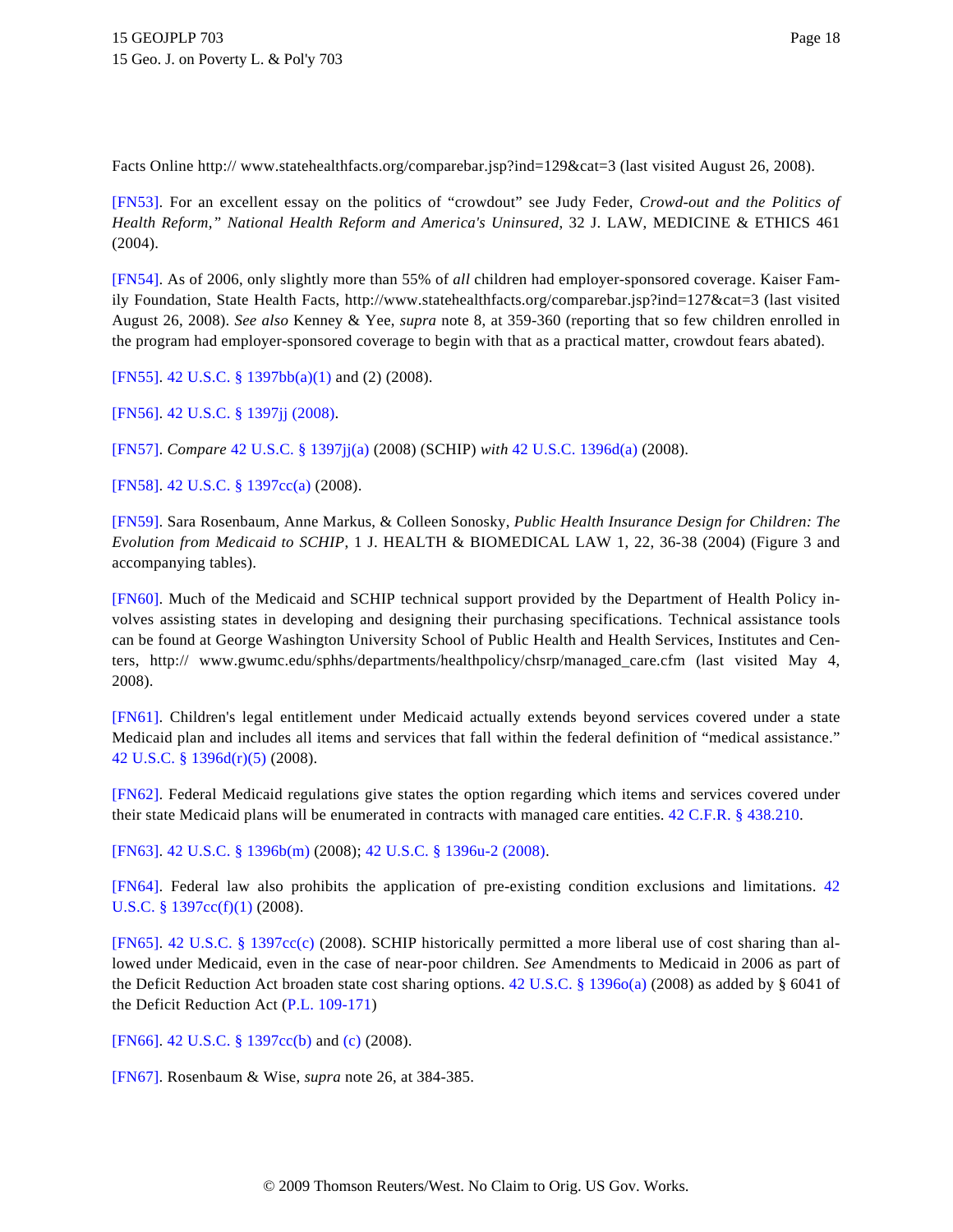# <span id="page-18-0"></span>[\[FN68\]](#page-4-0). [42 U.S.C. §§ 1396a\(a\)\(10\)](http://www.westlaw.com/Find/Default.wl?rs=dfa1.0&vr=2.0&DB=1000546&DocName=42USCAS1396A&FindType=L&ReferencePositionType=T&ReferencePosition=SP_fdce000026d86) (2008); 1396d(a); 1396d(r)

<span id="page-18-1"></span>[\[FN69\]](#page-4-1). [42 U.S.C. § 1397cc\(a](http://www.westlaw.com/Find/Default.wl?rs=dfa1.0&vr=2.0&DB=1000546&DocName=42USCAS1397CC&FindType=L&ReferencePositionType=T&ReferencePosition=SP_8b3b0000958a4))[-\(c\)](http://www.westlaw.com/Find/Default.wl?rs=dfa1.0&vr=2.0&DB=1000546&DocName=42USCAS1397CC&FindType=L&ReferencePositionType=T&ReferencePosition=SP_4b24000003ba5) (2008). Required preventive services are limited to well-baby and well-child care and immunizations. SCHIP products must also cover at least some inpatient and outpatient hospital care, physician services, and laboratory and x-ray services. Services as basic as vision, dental and hearing care are optional as a matter of law. Most states cover these services to some extent. *See* Neva Kaye et al., National Academy for State Health Policy, *Charting SCHIP III: An Analysis of the Third Comprehensive Survey of State Children's Health Insurance Programs* (2006), *available at* http://www.nashp.org/Files/charting\_SCHIP\_III.pdf (last visited August 26, 2008).

<span id="page-18-2"></span>[\[FN70\]](#page-4-2). *Id*.

<span id="page-18-3"></span>[\[FN71\]](#page-4-3). This tension, between what is typically furnished and what may be necessary and thus part of the Medicaid legal entitlement for children can be seen in *Rosie D v. Romney*, 410 F. Supp 18 (D. Mass. 2007), probably the most extensive litigation regarding the meaning of the pediatric health care legal entitlement ever mounted. The case involved the systematic denial of advanced mental health treatment for Medicaid-eligible children enrolled in the state's managed care plans and the decision provides an in-depth analysis of the transcendent and binding nature of this legal entitlement, even in the case of children who receive most of their care and services through a private benefit plan.

<span id="page-18-4"></span>[\[FN72\]](#page-4-4). [42 U.S.C. § 1397ee\(d\)](http://www.westlaw.com/Find/Default.wl?rs=dfa1.0&vr=2.0&DB=1000546&DocName=42USCAS1397EE&FindType=L&ReferencePositionType=T&ReferencePosition=SP_5ba1000067d06) (2008).

<span id="page-18-5"></span>[\[FN73\]](#page-4-5). [42 U.S.C. § 1397bb\(b\)\(3\)](http://www.westlaw.com/Find/Default.wl?rs=dfa1.0&vr=2.0&DB=1000546&DocName=42USCAS1397BB&FindType=L&ReferencePositionType=T&ReferencePosition=SP_d801000002763)(B) (2008).

<span id="page-18-6"></span>[\[FN74\]](#page-4-6). The impact of the screen and enroll requirement on Medicaid enrollment can be seen in the growth of the underlying Medicaid between 1997 and 2004, as the SCHIP reforms were implemented. *See* Lambrew, *supra* note 20.

<span id="page-18-7"></span>[\[FN75\]](#page-4-7). [42 U.S.C. § 1397aa\(a\)\(2\)](http://www.westlaw.com/Find/Default.wl?rs=dfa1.0&vr=2.0&DB=1000546&DocName=42USCAS1397AA&FindType=L&ReferencePositionType=T&ReferencePosition=SP_d86d0000be040) (2008).

<span id="page-18-8"></span>[\[FN76\]](#page-4-8). Rosenbaum, *supra* note 17.

<span id="page-18-9"></span>[\[FN77\]](#page-5-0). [42 C.F.R. § 457.60](http://www.westlaw.com/Find/Default.wl?rs=dfa1.0&vr=2.0&DB=1000547&DocName=42CFRS457.60&FindType=L).

<span id="page-18-10"></span>[\[FN78\]](#page-5-1). [42 C.F.R. § 457.810\(a\)\(1\)](http://www.westlaw.com/Find/Default.wl?rs=dfa1.0&vr=2.0&DB=1000547&DocName=42CFRS457.810&FindType=L&ReferencePositionType=T&ReferencePosition=SP_7b9b000044381)-(4).

<span id="page-18-11"></span>[\[FN79\]](#page-5-2). *See* Cynthia Bansak & Steven Raphael, *The Effects of State Policy Design Features on Take-up and Crowd-out Rates for the State Children's Health Insurance Program*, 26 J. POLICY ANALYSIS & MGMT. 149, 159-60, 167 (2006); Barbara Wolfe & Scott Scrivner, *The Devil May be in the Details: How the Characteristics of SCHIP Programs Affect Take-up*, 24 J. POLICY ANALYSIS & MGMT. 499 (2005); Jonathan Gruber & Kosali Simon, *Crowd-Out Ten Years Later: Have Recent Public Insurance Expansions Crowded Out Private Health Insurance?* 14-16 (Nat'l Bureau of Econ. Research, Working Paper No. 12858, 2007).

<span id="page-18-12"></span>[\[FN80\]](#page-5-3). New Jersey v. U.S. Department of Health and Human Services, Civ. Action No. 07-04698.

<span id="page-18-13"></span>[\[FN81\]](#page-5-4). Brief for Health Policy Scholars as Amici Curiae Supporting Plaintiffs, New Jersey v. U.S. Department of Health and Human Services (2008) (Civ. Action No. 07-04698). The brief cites the following research: Donna Cohen Ross & Aleya Horn, Kaiser Comm'n on Medicaid and the Uninsured, *Health Coverage for Children and*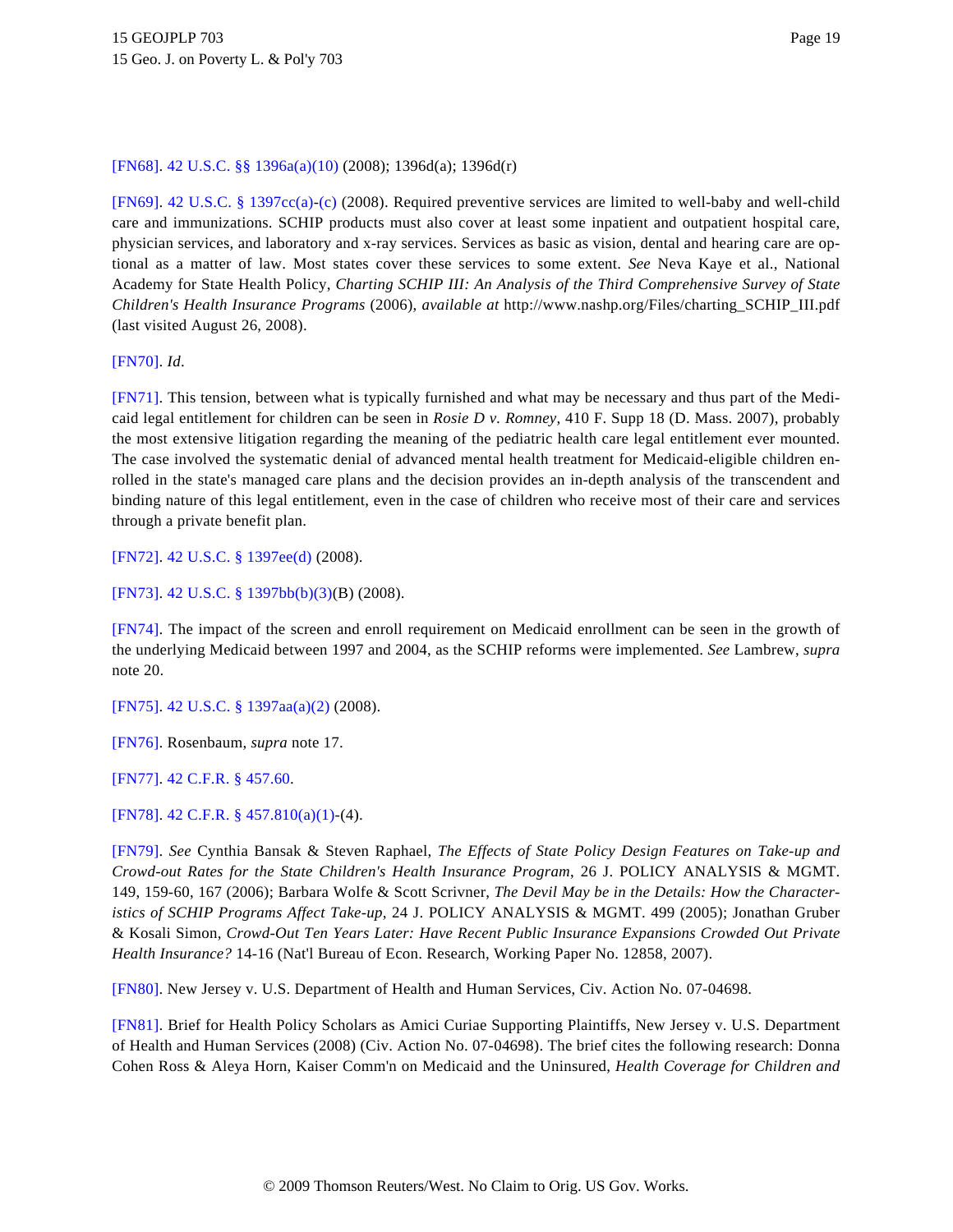*Families in Medicaid & SCHIP: State Efforts Face New Hurdles* (2008), at 32 Table 2, *available at* http:// www.kff.org/medicaid/upload/7740.pdf. Illinois requires 12-month waiting periods for children covered by its State-funded expansion of children's health insurance. *Id*. The remaining States have implemented waiting periods of between one and six months. *Id*.

<span id="page-19-0"></span>[\[FN82\]](#page-5-5). [42 U.S.C. §§ 1397dd\(h](http://www.westlaw.com/Find/Default.wl?rs=dfa1.0&vr=2.0&DB=1000546&DocName=42USCAS1397DD&FindType=L&ReferencePositionType=T&ReferencePosition=SP_f383000077b35))-(1) (2008) (codifying Congress' efforts through a series of amendments beginning in 2006 and continuing into 2007 to address state funding shortfalls). *See* [P.L. 109-482 § 201\(a](http://www.westlaw.com/Find/Default.wl?rs=dfa1.0&vr=2.0&DB=1077005&DocName=UU%28I32D386C0A6-6611DBBFBCF-6FB1CB750A2%29&FindType=l)); [Pub. L.](http://www.westlaw.com/Find/Default.wl?rs=dfa1.0&vr=2.0&DB=1077005&DocName=UU%28IF20FA160BD-5611DC992AE-23106BA27C5%29&FindType=l) [110-173 § 7001](http://www.westlaw.com/Find/Default.wl?rs=dfa1.0&vr=2.0&DB=1077005&DocName=UU%28IF20FA160BD-5611DC992AE-23106BA27C5%29&FindType=l); [Pub. L. 110-173 § 201\(c\)\(1\)](http://www.westlaw.com/Find/Default.wl?rs=dfa1.0&vr=2.0&DB=1077005&DocName=UU%28IF20FA160BD-5611DC992AE-23106BA27C5%29&FindType=l).

<span id="page-19-1"></span>[\[FN83\]](#page-5-6). *See* John Holahan & Allison Cook, *The U.S. Economy And Changes in Health Insurance Coverage, 2000-2006*, 27 HEALTH AFFAIRS w135-w144 (2008).

<span id="page-19-2"></span>[\[FN84\]](#page-5-7). A portion of the SCHIP growth can be attributed to coverage of adults. A number of states sought and received permission to use a portion of their SCHIP allotments to assist adults, including single persons and par-ents. Congress prohibited the use of funds for single persons, [42 U.S.C. § 1397ee\(c\)\(1](http://www.westlaw.com/Find/Default.wl?rs=dfa1.0&vr=2.0&DB=1000546&DocName=42USCAS1397EE&FindType=L&ReferencePositionType=T&ReferencePosition=SP_10c0000001331)), as part of the Deficit Reduction Act of 2005, § 6102b. Congress also was poised to phase out coverage of adults in the SCHIP reauthorization that was vetoed. *See* H.R. 976 §112. *See also* U.S. GOVERNMENT ACCOUNTABILITY OFFICE, STATE CHILDREN'S HEALTH INSURANCE PROGRAM: PROGRAM STRUCTURE, ENROLLMENT AND EXPENDITURE EXPERIENCES, AND OUTREACH APPROACHES FOR STATES THAT COVER ADULTS (Nov. 2007), *available at* http://www.gao.gov/htext/d0850.html (finding that of 4.5 million persons enrolled in SCHIP at any given time period, some 384,000 were adults).

<span id="page-19-3"></span>[\[FN85\]](#page-6-0). These studies are collected at the Children's Health Insurance Research Initiative (CHIRI), a project of the Agency for Health Care Quality and Research. *See* Children Health Insurance Research Initiative, http:// www.ahrq.gov/chiri/#Findings (last visited May 4, 2008).

<span id="page-19-4"></span>[\[FN86\]](#page-6-1). *See* John Iglehart, *Insuring all Children--the New Political Imperative*, 357 NEW ENGLAND J. OF MED. 70-76 (2007); LAURA SUMMER & CINDY MANN, COMMONWEALTH FUND INSTABILITY OF PUBLIC HEALTH INSURANCE COVERAGE FOR CHILDREN AND THEIR FAMILIES: CAUSES, CON-SEQUENCES, AND REMEDIES (2006); Janet Bronstein et. al., *SCHIP Structure and Children's Use of Care*, 27 HEALTH CARE FINANCING REVIEW 41-51 (2006); CONGRESSIONALLY MANDATED EVALU-ATION OF THE STATE CHILDREN'S HEALTH INSURANCE PROGRAM: FINAL REPORT TO CON-GRESS (Mathematical Policy Research Ref. No. 8782-130; HHS-100-01-0002, Oct. 26 2005); Jennifer Edwards et al., Do Enrollees in 'Look Alike' Medicaid and SCHIP Programs Really Look Alike? 21 HEALTH AFFAIRS 240-248; Kenney & Yee, *supra* note 8, at 356-369; Sara Rosenbaum et al., *Public Health Insurance Design for Children: The Evolution from Medicaid to SCHIP* 1 J. HEALTH & BIOMEDICAL LAW 1-46 (2004).

<span id="page-19-5"></span>[\[FN87\]](#page-6-2). *See* Sara Rosenbaum & Ramona Whittington, *Parental Health insurance Coverage as Child Health Policy* FIRST FOCUS, June 2007, *available at* http:// www.firstfocus.net/Download/parentalcoverage.pdf (summarizing studies).

<span id="page-19-6"></span>[\[FN88\]](#page-6-3). *See* CHRIS L. PETERSON, LIBRARY OF CONGRESS, CONGRESSIONAL RESEARCH SERVICE, SCHIP FINANCING: FUNDING PROJECTIONS AND STATE REDISTRIBUTION ISSUES (2007).

<span id="page-19-7"></span>[\[FN89\]](#page-6-4). *See* H.R. 976, 110th Cong. (2007).

<span id="page-19-8"></span>[\[FN90\]](#page-6-5). *See* Kaiser Commission on Medicaid and the Uninsured, State Children's Health Insurance Program: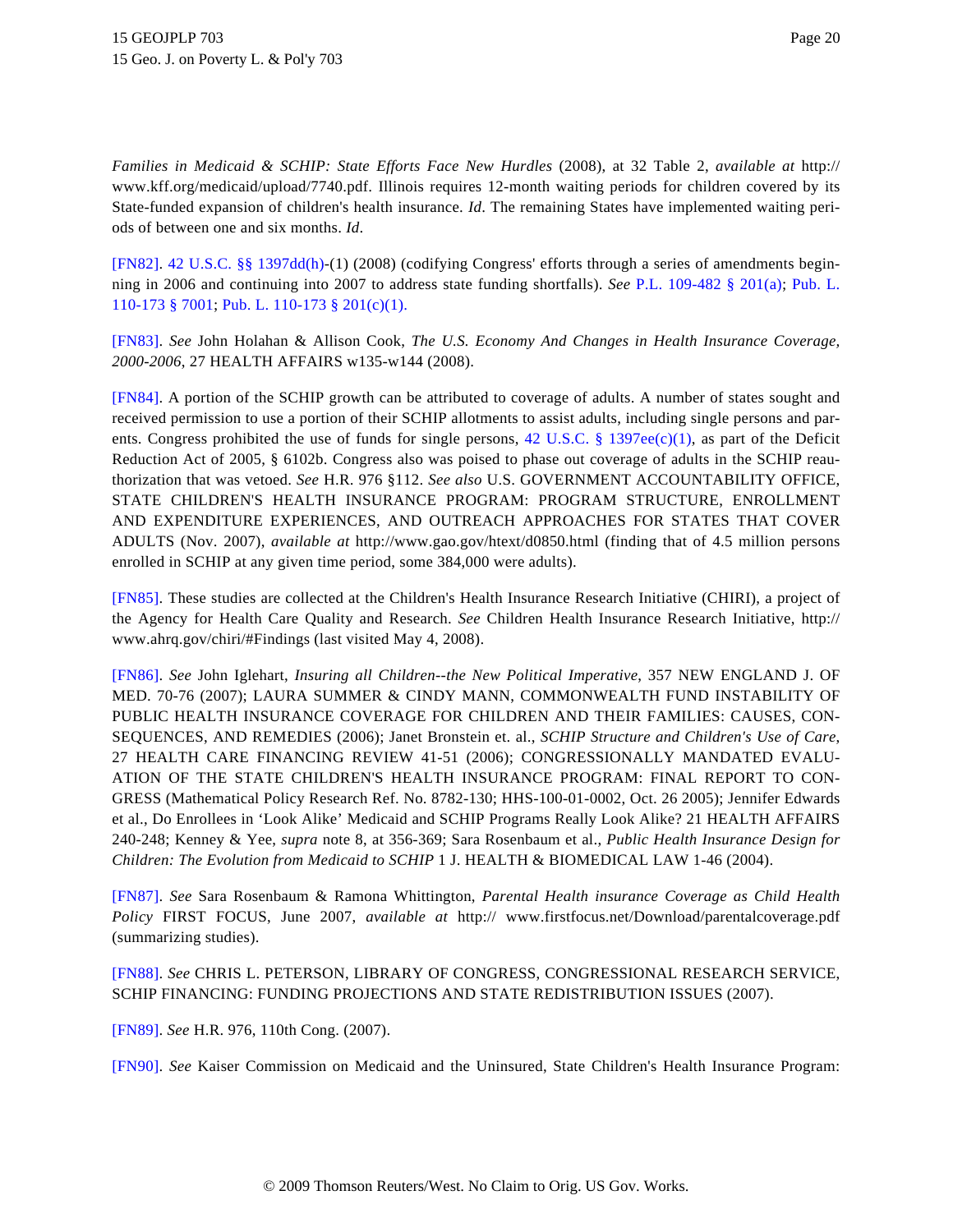Reauthorization History, http:// www.kff.org/medicaid/upload/7743.pdf (last visited May 4, 2008). *See also* Georgetown Center for Children and Families, SCHIP Timeline, http:// ccf.georgetown.edu/index/cms-filesystem-action?file=policy/schip% 20reauth/schiptimeline.pdf (last visited May 4, 2008).

<span id="page-20-0"></span>[\[FN91\]](#page-6-6). H.R. 976 §§ 101-506, 110th Cong. (2007).

<span id="page-20-1"></span>[\[FN92\]](#page-6-7). *See* Sara Rosenbaum, *The Proxy War*, 358 NEW ENGLAND J. MED. 869-72 (2008).

<span id="page-20-2"></span>[\[FN93\]](#page-6-8). *Id. See also* Office of Mgmt. & Budget, Executive Office of the President, THE PRESIDENT'S BUDGET: FISCAL YEAR 2009 (2008), *available at* http://www.whitehouse.gov/omb/budget/fy2008/hhs.html.

<span id="page-20-3"></span>[\[FN94\]](#page-7-0). *Id. See also* Rosenbaum, *supra* note 92.

<span id="page-20-4"></span>[\[FN95\]](#page-7-1). *See* David Blumenthal, *Employer Sponsored Health Insurance in the United States: Origins and Implications*, 358 NEW ENGLAND J. MED. 195-202 (2006). *See also* reference to tax policy and health insurance coverage in Peter Orszag, Congressional Budget Office, Taxes and Health Insurance at 7 (2008), *available at* http://www.cbo.gov/ftpdocs/90xx/doc9009/02.29.2008-Taxes\_and\_ Health\_Insurance.pdf.

<span id="page-20-5"></span>[\[FN96\]](#page-7-2). Orszag, *supra* note 95 at 10. Dr. Orszag's presentation illustrates that even as the proposal would have undone employer-sponsored group coverage, it would have resulted in only a 14% reduction in the number of uninsured persons. *Id*. at 14.

<span id="page-20-6"></span>[\[FN97\]](#page-7-3). [42 U.S.C. §1395w-27a](http://www.westlaw.com/Find/Default.wl?rs=dfa1.0&vr=2.0&DB=1000546&DocName=42USCAS1395W-27A&FindType=L) et. seq. (2008).

<span id="page-20-7"></span>[\[FN98\]](#page-7-4). *See* Rosenbaum, *supra* note 92.

<span id="page-20-8"></span>[\[FN99\]](#page-7-5). *See* Blumenthal, *supra* note 95.

<span id="page-20-9"></span>[\[FN100\]](#page-7-6). For an overview of the private health insurance market and the problem of individual coverage and risk underwriting *see* Kaiser Family Foundation, How Private Health Coverage Works: A Primer (2008 Update), *available at* http://www.kff.org/insurance/upload/7766.pdf; *See also* Karen Pollitz & Richard Sorian, *Perspective: Ensuring Health Security: Is The Individual Market Ready for Prime Time?* HEALTH AFFAIRS W 372-377 (2002).

<span id="page-20-10"></span>[\[FN101\]](#page-7-7). *See* Rosenbaum, *supra* note 92.

<span id="page-20-11"></span>[\[FN102\]](#page-7-8). Kaiser Commission on Medicaid and the Uninsured, State Children's Health Insurance program Reauthorization History (Jan. 2008), *available at* http://www.kff.org/medicaid/upload/7743.pdf.

<span id="page-20-12"></span>[\[FN103\]](#page-7-9). *Id*.

<span id="page-20-13"></span>[\[FN104\]](#page-7-9). *Id*.

<span id="page-20-14"></span>[\[FN105\]](#page-7-10). Rosenbaum, *supra* note 17. *See also* Author's contemporaneous discussions with Congressional staff [hereinafter *Author Discussions*]. The internal negotiations during the period between the President's veto of the first bill and the second veto. As noted previously, SCHIP essentially allows states to enact expansions already permitted under Medicaid while receiving a somewhat higher federal contribution rate and having to comply with fewer federal Medicaid requirements including coverage entitlement and a broad benefit mandate. Were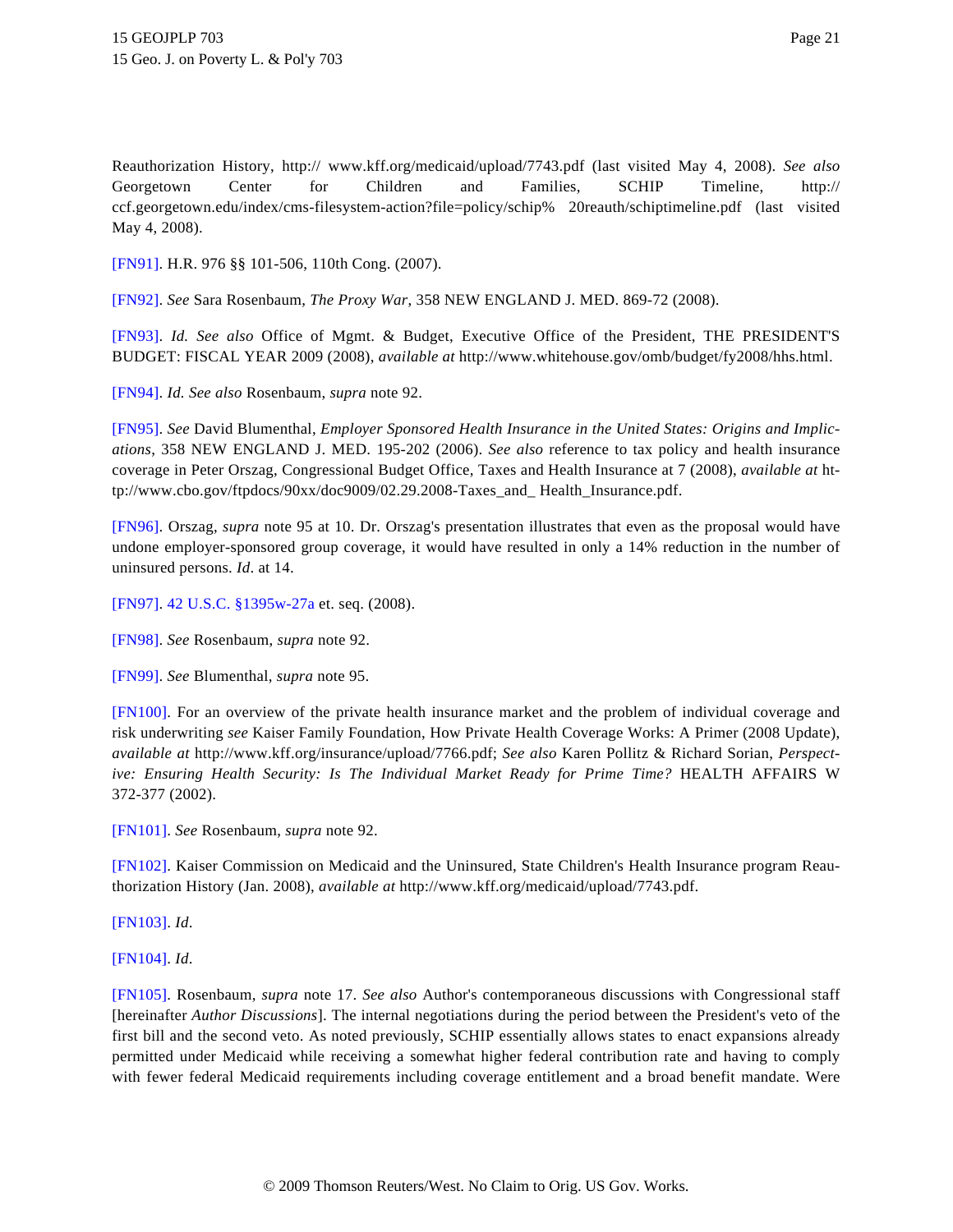SCHIP to not be authorized, states of course could therefore maintain coverage for children in the form of a Medicaid expansion, an approach that could be expected to be even more fiercely resisted by the White House and its supporters because of Medicaid's entitlement nature. Sensing an opening to use SCHIP reauthorization to reach the underlying problem--a broad Medicaid entitlement--Republican opponents insisted that a second effort at SCHIP reauthorization include a repeal of federal Medicaid options. Ultimately this offer was rejected, a slimmed down SCHIP measure was sent to the President, and the President vetoed the bill for the second time. An article that hints on the maneuvering that was going on is Alex Wayne, *Medicaid Issue is the Latest Sticking Point on Children's Health Measure* CONG. QUARTERLY HEALTHBEAT Nov. 19, 2007.

<span id="page-21-0"></span>[\[FN106\]](#page-7-11). [42 U.S.C. § 1396b \(2008](http://www.westlaw.com/Find/Default.wl?rs=dfa1.0&vr=2.0&DB=1000546&DocName=42USCAS1396B&FindType=L)). States qualify for federal contributions (known as the federal medical assistance percentage) that are at a rate lower than the enhanced federal medical assistance percentage rate governing SCHIP. Compare [42 U.S.C. §§ 1396b\(a\)\(1](http://www.westlaw.com/Find/Default.wl?rs=dfa1.0&vr=2.0&DB=1000546&DocName=42USCAS1396B&FindType=L&ReferencePositionType=T&ReferencePosition=SP_7b9b000044381)) and [1396d\(b\)](http://www.westlaw.com/Find/Default.wl?rs=dfa1.0&vr=2.0&DB=1000546&DocName=42USCAS1396D&FindType=L&ReferencePositionType=T&ReferencePosition=SP_a83b000018c76) (2008) (Medicaid) to the "enhanced FMAP" described in 1396d(b) and set forth in [42 U.S.C. § 1397ee\(a\)](http://www.westlaw.com/Find/Default.wl?rs=dfa1.0&vr=2.0&DB=1000546&DocName=42USCAS1397EE&FindType=L&ReferencePositionType=T&ReferencePosition=SP_8b3b0000958a4) (2008) (SCHIP).

<span id="page-21-1"></span>[\[FN107\]](#page-7-12). *See Author Discussions, supra* note 105.

<span id="page-21-2"></span>[\[FN108\]](#page-7-13). Message to the House of Representatives from George W. Bush, President of the United States, *supra* note 1.

<span id="page-21-3"></span>[\[FN109\]](#page-7-14). *Id*.

<span id="page-21-4"></span>[\[FN110\]](#page-7-15). *See* Rosenbaum, *supra* note 91, at 869.

<span id="page-21-5"></span>[\[FN111\]](#page-7-16). United States Department of Health and Human Services, Poverty Guidelines 2007 http://aspe.hhs.gov/POVERTY/07poverty.shtml (last visited Aug. 26, 2008).

<span id="page-21-6"></span>[\[FN112\]](#page-7-16). Message to the House of Representatives from George W. Bush, President of the United States, *supra* note 1.

<span id="page-21-7"></span>[\[FN113\]](#page-8-0). H.R. 976, 110<sup>th</sup> Cong. § 116(e) (2007), which limited coverage to 300% of the federal poverty level.

<span id="page-21-8"></span>[\[FN114\]](#page-8-1). *See* Rosenbaum, *supra* note 91.

<span id="page-21-9"></span>[\[FN115\]](#page-8-2). *Id*. A Google search of "SCHIP" and "excessive" turns up over 98,000 hits (search conducted on April 27, 2008) at http:// www.google.com/search?hl=en&q=SCHIP%2C+excessive&btnG=Google+Search. A sampling of what turns up. A taste of what turns up is this item by Ray Nothstine of an organization called Action Institute, at http:// www.acton.org/commentary/commentary406.php (last visited April 27, 2008): "Originally established by House Republicans in 1997, SCHIP was meant to insure children of families who do not qualify for Medicaid. The incomes of eligible families generally did not exceed 200 percent of the poverty level. The new version of SCHIP does not stay faithful to the intent of the program. The congressional expansion of SCHIP raises spending \$35 billion over 5 years. Families making more than 400 percent above the poverty line may be eligible for the program. In the state of New York, a family of four earning \$83,000 would qualify. Rampant spending and middle class handouts aren't the only problems. Half of all new children enrolling will be leaving private insurance, shifting ever more of the health care sector from market to government. Part of the needed funding increase will come from an even higher cigarette tax, making the plan even more regressive and unfair."

<span id="page-21-10"></span>[\[FN116\]](#page-8-3). Kenney & Yee, *supra* note 8, at 357 (discussing SCHIP's "positive spillover" effects on Medicaid).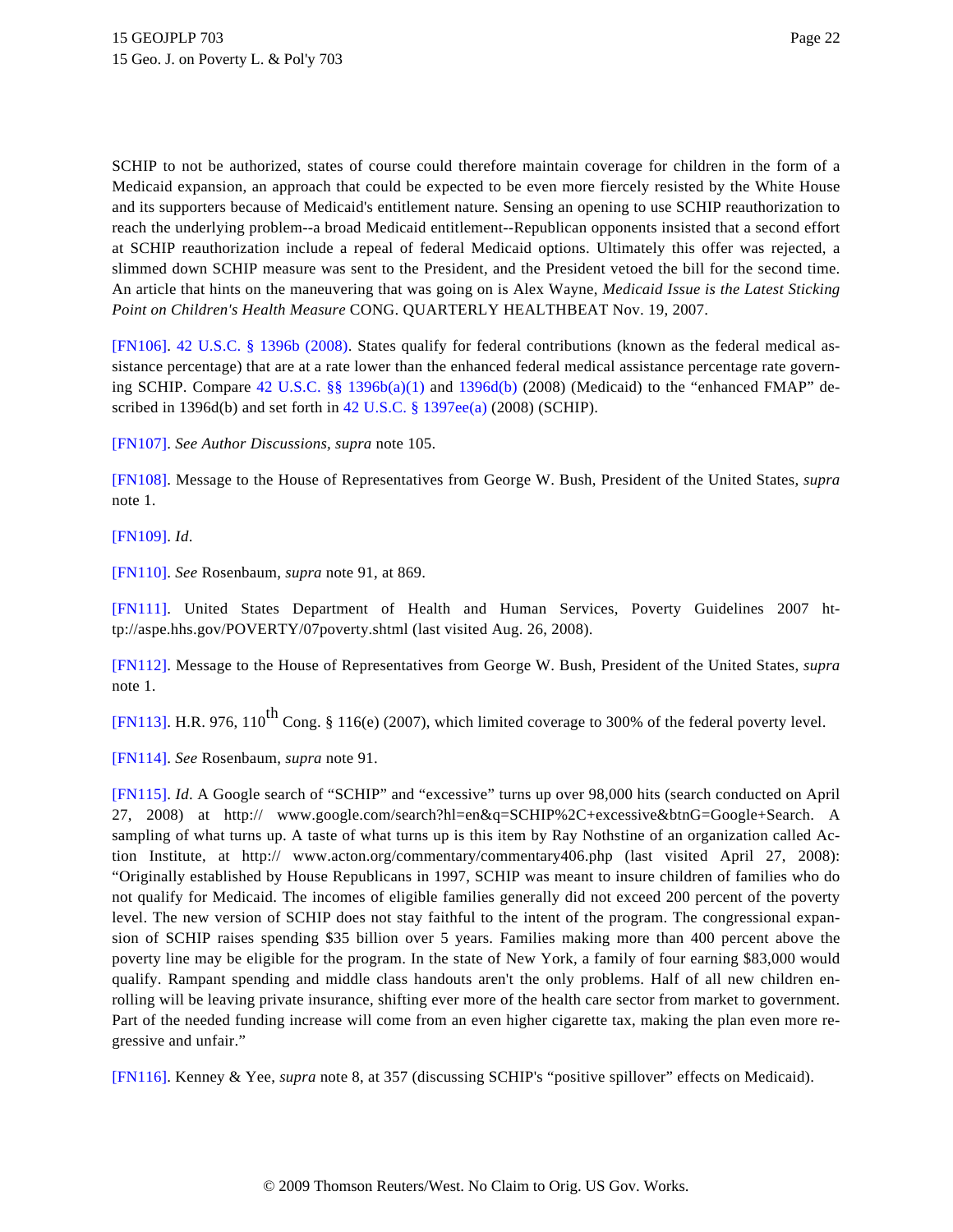<span id="page-22-0"></span>[\[FN117\]](#page-8-4). Letter SHO 07-001 from Dennis G. Smith, Director of CMS to state health officials (August 17, 2007), *available at* http:// www.cms.hhs.gov/smdl/downloads/SHO081707.pdf (last visited August 26, 2008).

<span id="page-22-1"></span>[\[FN118\]](#page-8-5). Kenney & Yee, *supra* note 8, at 359.

<span id="page-22-2"></span>[\[FN119\]](#page-8-6). *See* discussion of the SCHIP directive in the Amicus Brief, *supra* note 81, 6-7.

<span id="page-22-3"></span>[\[FN120\]](#page-8-7). *Id*.

<span id="page-22-4"></span>[\[FN121\]](#page-8-8). *Id*.

<span id="page-22-5"></span>[\[FN122\]](#page-8-9). Letter from Kerry Weems, Acting CMS Administrator to Cristal A. Thomas, Ohio State Medicaid Director, (December 20, 2007).

<span id="page-22-6"></span>[\[FN123\]](#page-8-10). [42 U.S.C. § 1397aa\(a\)](http://www.westlaw.com/Find/Default.wl?rs=dfa1.0&vr=2.0&DB=1000546&DocName=42USCAS1397AA&FindType=L&ReferencePositionType=T&ReferencePosition=SP_8b3b0000958a4) (2008). The legislation gives states the option of administering SCHIP as a separate program, a Medicaid expansion, or combination of the two.

<span id="page-22-7"></span>[\[FN124\]](#page-8-11). [42 U.S.C. § 1396a\(r\)\(2\)](http://www.westlaw.com/Find/Default.wl?rs=dfa1.0&vr=2.0&DB=1000546&DocName=42USCAS1396A&FindType=L&ReferencePositionType=T&ReferencePosition=SP_97200000bd010) (2008).

<span id="page-22-8"></span>[\[FN125\]](#page-8-12). [42 U.S.C. § 1396a\(a\)\(25\)](http://www.westlaw.com/Find/Default.wl?rs=dfa1.0&vr=2.0&DB=1000546&DocName=42USCAS1396A&FindType=L&ReferencePositionType=T&ReferencePosition=SP_fd76000067cd6) (2008).

<span id="page-22-9"></span>[\[FN126\]](#page-9-0). Letter from Kerry Weems to Cristal A. Thomas, *supra* note 122.

<span id="page-22-10"></span>[\[FN127\]](#page-9-1). *Id*.

<span id="page-22-11"></span>[\[FN128\]](#page-9-2). Rosenbaum, *supra* note 17.

<span id="page-22-12"></span>[\[FN129\]](#page-9-3). The second veto override attempt involved H.R. 3963, a scaled-back version of the legislation vetoed in October. Kaiser Family Foundation, State Children's health Insurance Program Reauthorization History (Jan. 2008), http://www.kff.org/medicaid/upload/7743.pdf (last visited August 27, 2008).

<span id="page-22-13"></span>[\[FN130\]](#page-9-4). [P.L. 110-173](http://www.westlaw.com/Find/Default.wl?rs=dfa1.0&vr=2.0&DB=1077005&DocName=UU%28IF20FA160BD-5611DC992AE-23106BA27C5%29&FindType=l). *See also* State Children's Health Insurance Program Reauthorization History, *supra* note 129.

<span id="page-22-14"></span>[\[FN131\]](#page-9-5). Letter to Herb Kuhn, Deputy Administrator and Acting Director for Center for Medicaid and State Operations, from Lesley Cummings, State of California, MRMIB (August 12, 2008). *See also*, statement of Cindy Mann, Georgetown Center for Children and Families regarding the Administration's decision (August 15, 2008), *available at* http://ccf.georgetown.edu/index/cms-filesystemaction?file=ccf%20news%20clips/cms%20directive%20statement.

pdf (last visited August 26, 2008).

<span id="page-22-15"></span>[\[FN132\]](#page-10-0). The President's budget proposal, *supra* note 93, makes clear that this extension would have come at the expense of a cap on the value of the subsidy for persons with employer sponsored coverage, which made the proposal anathema, at least when put forth by a Republican President with low approval ratings.

<span id="page-22-16"></span>[\[FN133\]](#page-10-1). *See* Obama Plan for a Healthy America, http:// www.barackobama.com/issues/healthcare/ (last visited August 27, 2008); John McCain, Straight Talk on Health Care Reform, http:// www.johnmccain.com/Informing/Issues/19ba2flc-c03f-4ac2-8cd5-5cf2edb527cf.htm (last visited August 27, 2008).